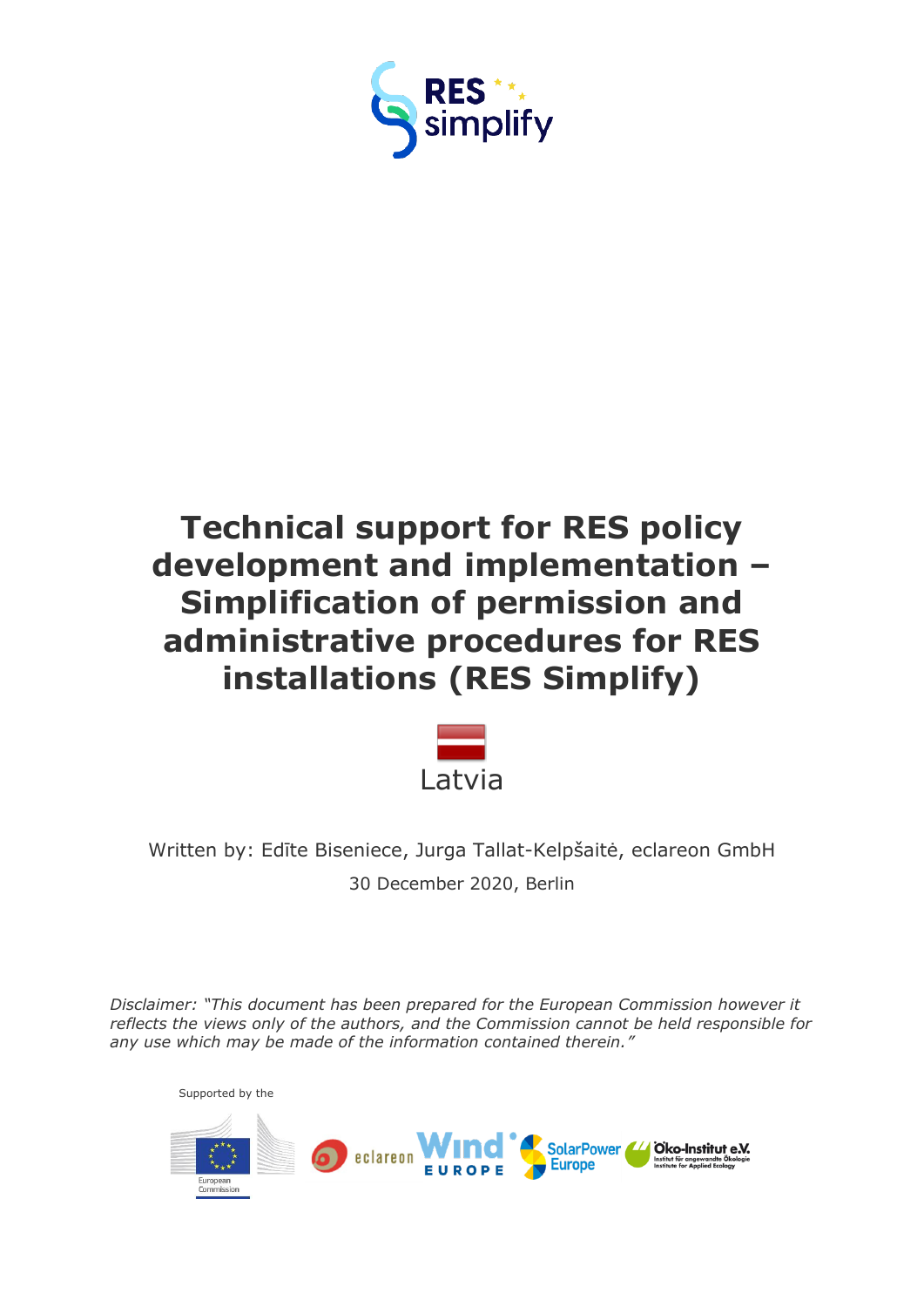## <span id="page-1-0"></span>**Executive summary**

This report covers three RES-E technologies: onshore wind, roof-top PV and biomass. In Latvia, the process of site selection and obtaining all the necessary permits for the renewable energy technologies is complex, regulated by a number of different laws and subordinate regulations of the Cabinet of Ministers. On the other hand, the procedure that project developers should follow to implement new RES-E projects is the same regardless of the type of technology. A simplified procedure is only used for small-scale devices (microgenerators up to 16A and 11.1kW). It includes an agreement on a gird connection with the distribution system operator and a consultation with the local building authority about the necessary approvals (if any). Developers of larger projects shall contact a number of different authorities at different stages of the project implementation as there is no one stop-shop in Latvia.

The process step in which wind project developers face the most challenges is the site selection. It is problematic to receive approval from the municipalities and reach agreement with all land owners whose territory is affected. There are also distance regulations, environmental requirements and other restrictions that should be met when choosing a suitable location.

Regarding roof-top PV, local building authorities lack a common understanding of how to coordinate the installation of these systems. In addition, they have doubts as to whether they should even be involved in this process.

Common concerns relate to the recent legislative changes that have shortened the time period in which construction of RES-E plant with a capacity exceeding 1 MW must begin. Previously, construction work had to start within two years after obtaining Electricity Production Licence, currently – within 6 months. The reason for this amendment was to avoid unnecessary network capacity reservation. According to the stakeholders, 6 months may be too short to prepare technical project documents and go through administrative authorisation procedure. However, as this is a recent change in legislation, it is still difficult to assess how legitimate these concerns are.

Grid connection is usually an uncomplicated negotiation with the transmission or distribution system operator, which will result in a bilateral agreement between the electricity producer and system operator.

Table 1 contains a traffic light assessment of the relevant process steps for the installation of the wind power onshore, solar power roof-top and biomass technologies in Latvia.



*Table 1: Traffic light assessment of the relevant process steps*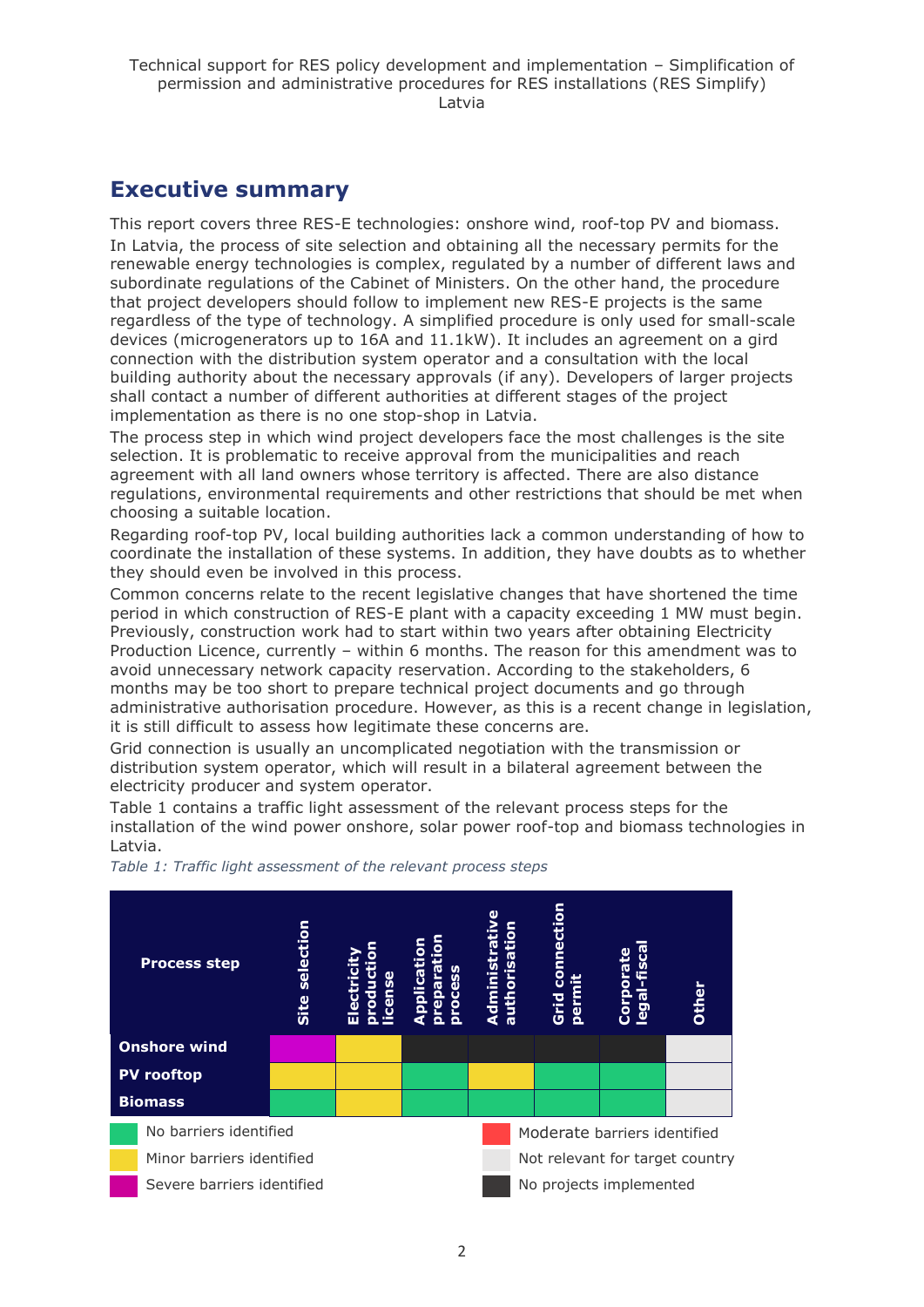## **Table of contents**

| 1.     |  |  |  |  |  |  |
|--------|--|--|--|--|--|--|
| 2.     |  |  |  |  |  |  |
| 2.1.   |  |  |  |  |  |  |
| 2.1.1. |  |  |  |  |  |  |
| 2.1.2. |  |  |  |  |  |  |
| 2.1.3. |  |  |  |  |  |  |
| 2.1.4. |  |  |  |  |  |  |
| 2.1.5. |  |  |  |  |  |  |
| 2.1.6. |  |  |  |  |  |  |
| 3.     |  |  |  |  |  |  |
| 4.     |  |  |  |  |  |  |
| 5.     |  |  |  |  |  |  |
| 6.     |  |  |  |  |  |  |
|        |  |  |  |  |  |  |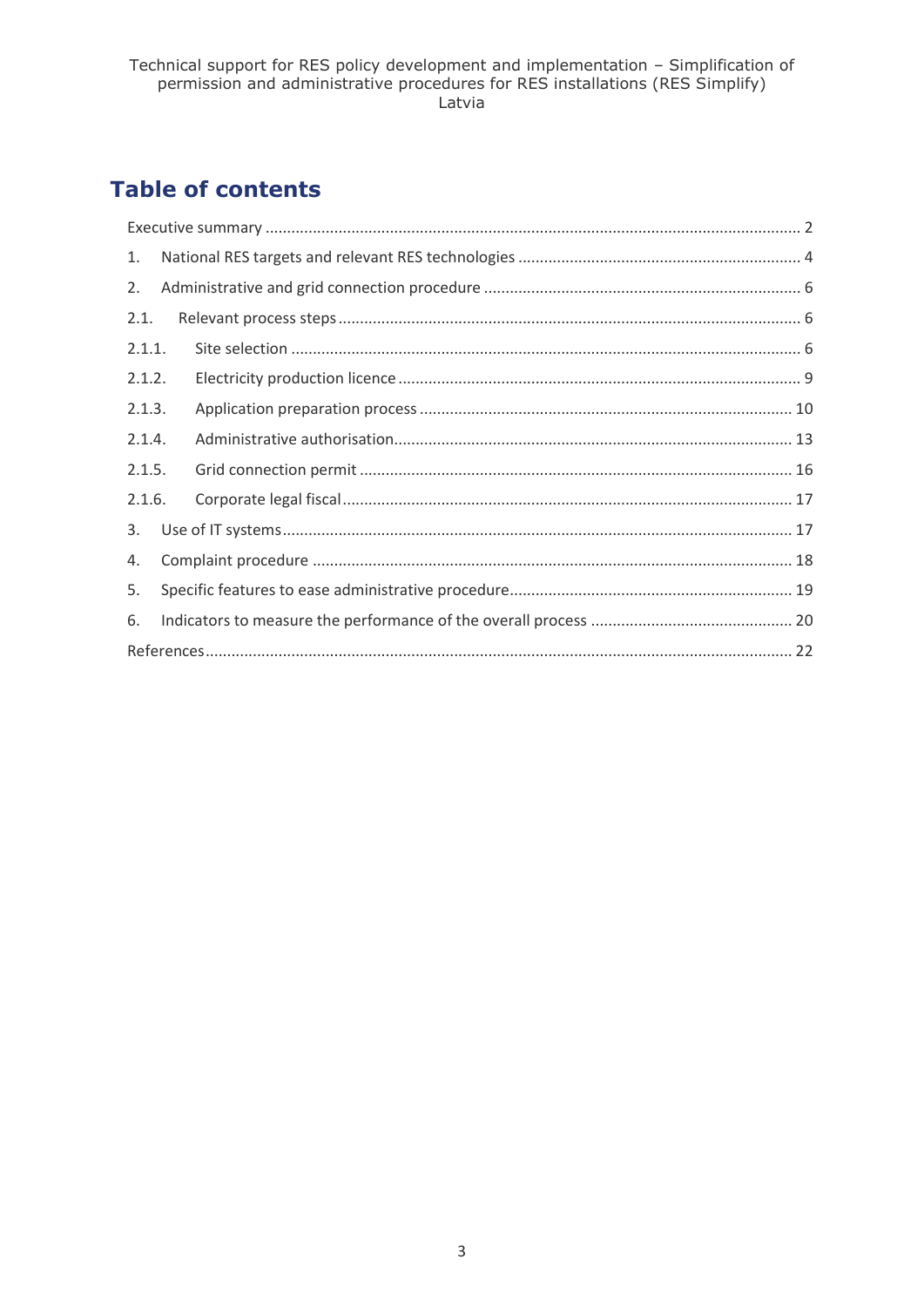## <span id="page-3-0"></span>**1. National RES targets and relevant RES technologies**

Latvia's contribution to the EU renewable energy target for 2030 is specified in the National Energy and Climate Plan (NECP). Country's renewable energy share in gross final energy consumption for 2030 is set at 50%. Hydropower and biomass cogeneration (CHP) plants already account for a significant share of renewable energy sources (RES). Therefore, Latvia plans to further increase the share of renewable energy sources in electricity production by increasing installed capacity of wind generators and a small increase in solar photovoltaic (PV) plants. The amount of electricity generated from renewable energy sources is expected to increase significantly. The NECP foresees the development of high-capacity wind farms and establishment of one high-capacity offshore wind farm with a total capacity (for both) of at least 800 MW. This was decided taking into account the capacity of the Latvian electricity transmission networks, which currently allows the amount of electricity transmitted to be increased by 800 MW. Consequently, the share of electricity generated from renewable energy sources will reach at least 67% in 2030 (NECP, 2020).

Although the amount of electricity produced in power plants using biomass will decrease by 2030 compared to 2017, it remains the important source of energy. Furthermore, to increase the RES share in heating, Latvia plans to modernize the existing biomass power plants (ibid.).

Taking the above mentioned into account, this report will map the administrative and grid connection procedures for onshore wind power, roof-top PV and biomass.

Figure 1 displays the annual deployment of solar PV and onshore wind between 2010 and 2019. It can be observed that the development of onshore wind took mainly place between 2010 and 2014, with an impressive peak in 2012. Small capacities of solar PV were added in 2011 and 2019 only.



*Figure 1: Annual installed capacity of PV and Wind onshore 2010-2019 (source: EurObserv'ER)*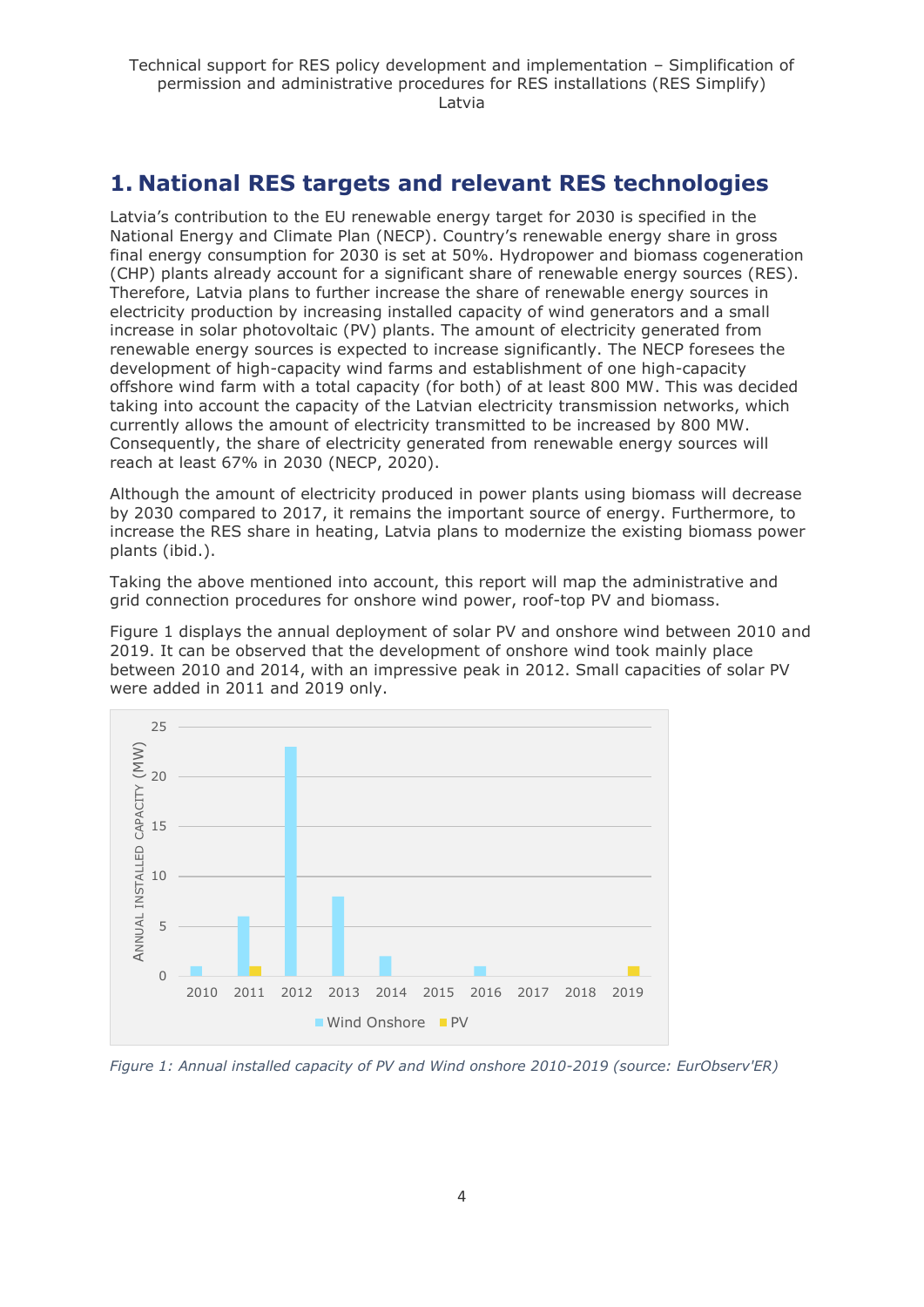#### Technical support for RES policy development and implementation – Simplification of permission and administrative procedures for RES installations (RES Simplify) Latvia



*Figure 2: Deployment of RES-E 2020-2030 (source: NECP)*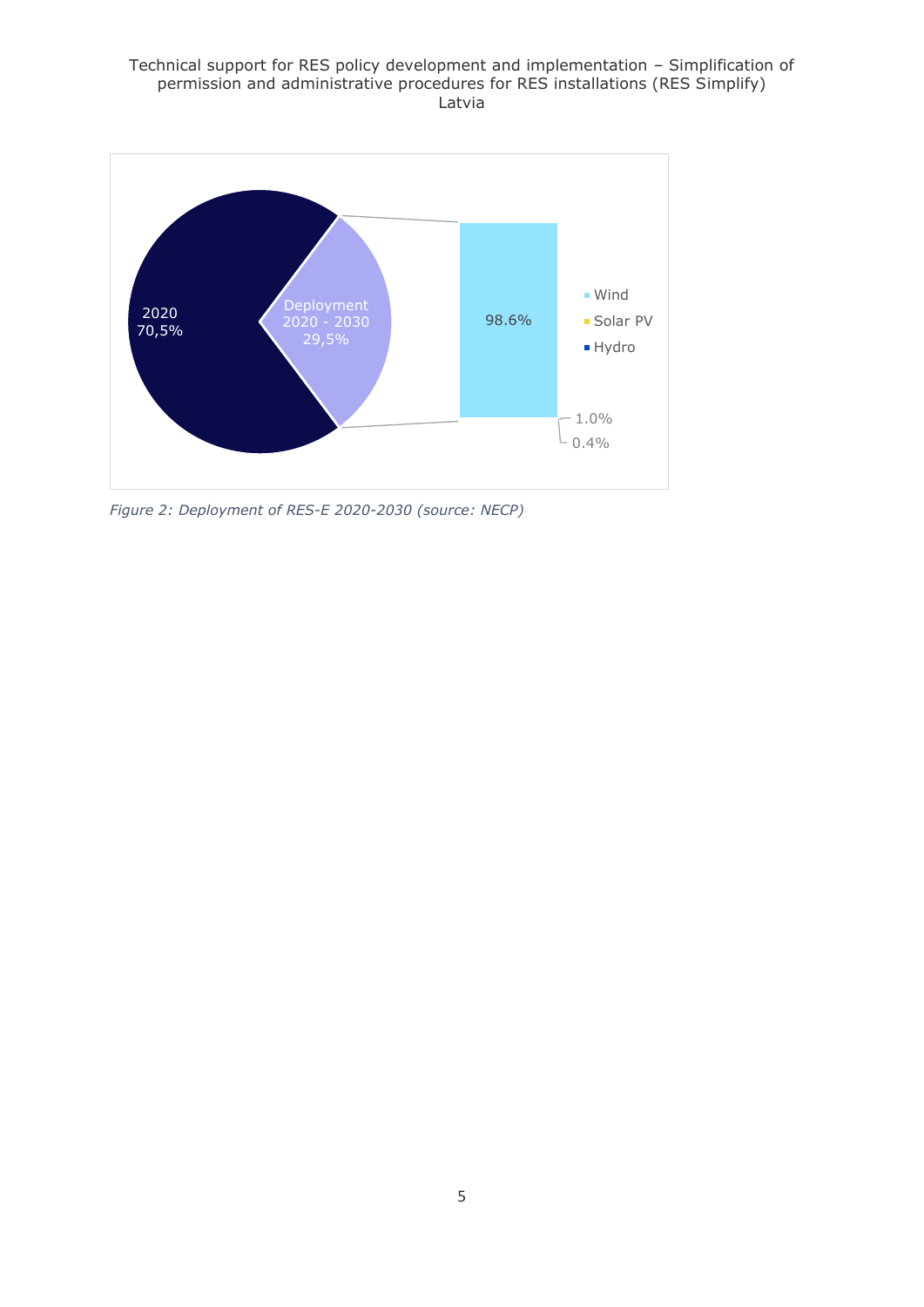## <span id="page-5-0"></span>**2. Administrative and grid connection procedure**

## <span id="page-5-1"></span>**2.1. Relevant process steps**

Finding a suitable location is the first step in implementing the renewable energy project. It includes consultations with municipalities and land owners in the territory where the realisation of the project is planned, as well as consultations with transmission or distribution system operators about the possibility of grid connection. However, the capacity can only be reserved once the Electricity Production Licence is received from the Ministry of Economics. And because for the power plants with the capacity exceeding 1MW the licence has a limited duration in which to start the construction work (6 month), an environmental impact assessment (EIA) shall be carried out before obtaining this licence.

After a suitable location has been found, the EIA has been completed (if necessary), and the Electricity Production Licence has been obtained, project developer requests technical specifications from other responsible authorities that may be concerned, such as the Ministry of Defence, Civil Aviation Agency, transmission or distribution system operators, other network operators, health, environmental institutions, etc. Technical specifications are used to prepare civil design and documentation addressing civil engineering aspects of the project (conceptual plans, construction drawings, work organization plans and other project related documents). This process step can consist of many separate or joint procedures. After the project documentation has been prepared, construction permitting take place. The application process and administrative authorisation process may include several rounds of public hearing and legal complaints.

Once the construction permit has been obtained, project developer signs an agreement with the grid system operator which specifies conditions for the connection to the electricity grid.

Microgenerators (up to 16A and up to 11.1kW) have a simplified procedure that includes consultation with local building authority about necessary approvals, if any, and agreement on the grid connection with distribution system operator.

## <span id="page-5-2"></span>**2.1.1. Site selection**

### **Process flow**

The procedure for coordination with the land owners as well as rights and duties of a project developer (or an existing power plant operator in case of repowering or life time extension) are determined in the Energy Law (sections 18-24) and in the Protection Zone Law. Nonetheless, it is vital to be in contact with the municipalities and the respective land owners from the start of the project implementation to understand whether and under which conditions they would agree with the RES plant installation within their land limits. The procedure for calculating and paying the remuneration to a landowner for the use of his land is determined by the Cabinet of Ministers (Regulation No. 204 and Regulation No. 603).

Options for suitable locations for the installation of a RES plant can be determined based on the spatial plans. Therefore, project developer must obtain a consent from the municipality. Unfortunately, developers may face strong opposition from the municipalities, especially wind project developers (Āboliņš, 2019; Galviņš, 2020). In addition, land classified as agricultural land of national importance cannot be used for purposes other than agriculture (Regulation No. 291).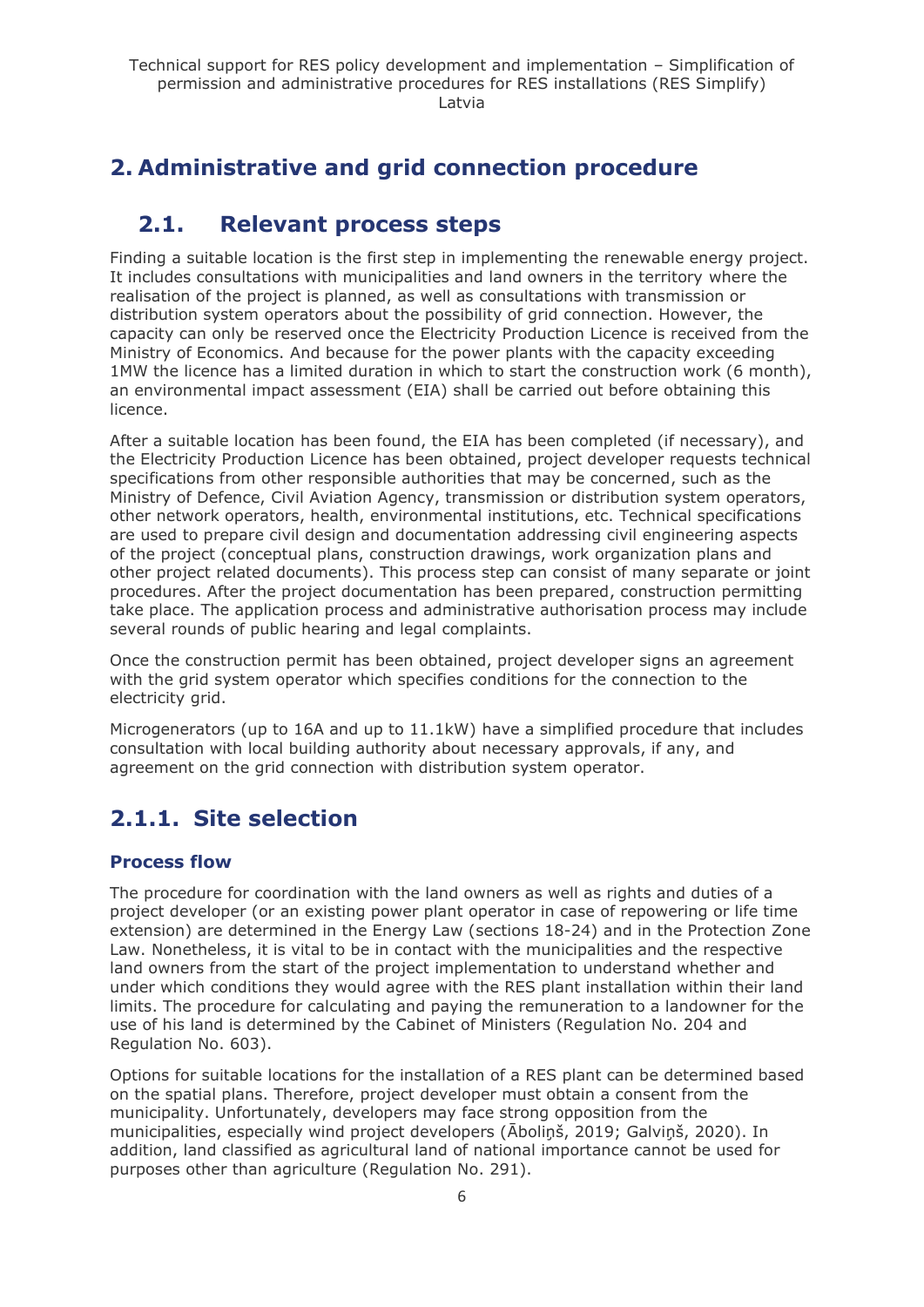Furthermore, the installation of RES plants in protected nature territories shall be coordinated with the state environmental protection authorities and the administrative body of the protected nature territory. In case of cultural monuments, protective zones thereof or cultural heritage territories - with the State Inspection for Heritage Protection (section 19 par. 5 Energy Law).

Latest amendments (13 October 2020) to the Regulation No. 240 allow the construction of wind power plants with a capacity of more than 20 kW in an area of an industrial or technical building, as well as in an agricultural area and forests, if this is in line with the locations indicated in the spatial plan and local plan. Exemption applies to the stateowned forest land. Project developers cannot get permission to use this land (Āboliņš, 2019; Galviņš 2020). Previously, the construction of wind power plants was completely prohibited in the areas classified as forests (Āboliņš, 2019; Galviņš 2020). Latest amendments to the Regulation No. 240 also changed the distance regulations, making them more reasonable and thus expanding the possible locations for wind farms. Now the distance from the nearest planned wind turbine and wind farm boundary to residential and public buildings is at least 500m (for wind power plants with a capacity of 20 kW to 2 MW) or 800m (for capacity exceeding 2 MW) (Regulation No. 240). Previously wind turbines could not be erected closer than two kilometers from the adjacent populated areas and there were other distance related restrictions.

When contacting municipalities and land owners, it is recommended to contact transmission system operator (TSO) or distribution system operator (DSO) to inquire about free grid capacity. Even if the capacity can only be reserved once the Electricity Production Licence has been received from the Ministry of Economics. In addition, with the latest amendments, the licence can only be obtained after an EIA has been carried out. Power plants with a capacity of up to 10 MW are mainly connected to the distribution grid, while power plants with a higher capacity are usually connected to the electricity grid of TSO (AST webpage).

If RES plant will be located near the military or other airfields, the Ministry of Defence or Civil Aviation Agency respectively should be contacted regarding possible restrictions. (Sections 41, 113.<sup>2</sup> and 113.<sup>3</sup> Law on Aviation). For more information see Section 2.1.4.

If new energy supply facilities are installed or existing ones expanded on a land or in a residential house which is the joint property, installation or extension has to be coordinated among the property owners. For example, if a solar PV is planned to be installed on the roof of a multi-family residential building, PV installation needs to be agreed by more than a half of all apartment owners, i.e., at least 51% of apartment owners (section 19 par. 6. Energy Law).

#### *An object of national interest*

Taking into account the importance of the specific project for the fulfilment of Latvia's energy policy goals and international obligations, the status of national interest can be applied to certain objects by a decision of the Cabinet of Ministers. This is one way to reduce obstacles created by the landowners and speed up project implementation. The most important conditions for the construction of objects of national interest are:

- the construction is carried out in accordance with the landowner's information procedure and not in a coordination procedure, as would be the case if the object had no status of national interest) (section 19 Energy Law).
- The legal challenge or appeal of a building permit issued for the construction of an object of national interest does not suspend its operation. Thus, the construction of the energy supply facility can be continued, despite the measures taken by third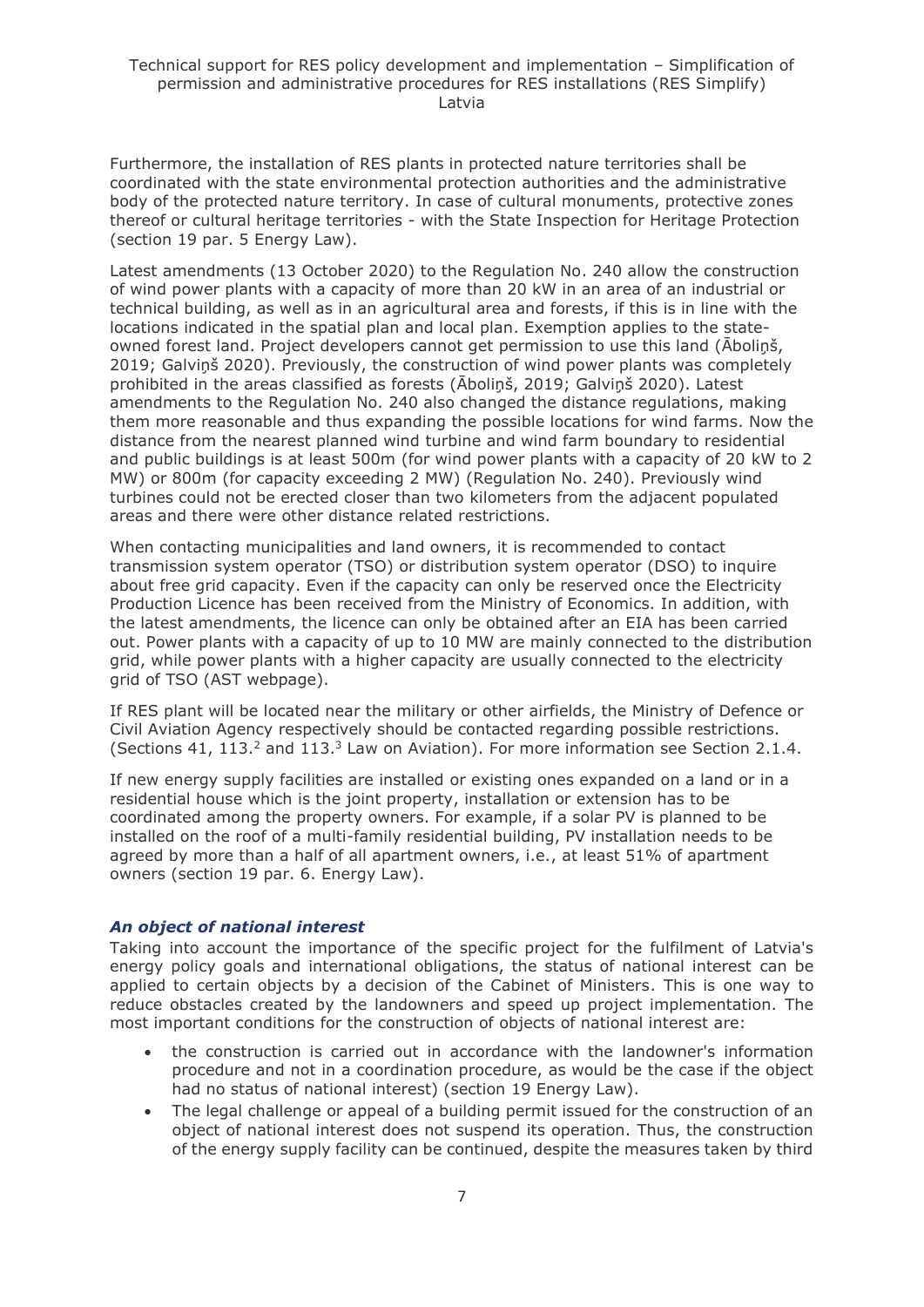parties, i.e., contesting of the building permit (section 15 par. 7. Construction Law).

#### **Deadlines**

As consultations with the municipalities, the TSO or DSO and with the Civil Aviation Agency or Ministry of Defence are not official procedure, there are no deadlines related to them. However, the Law of Submission can always be used, which states that the institution shall provide a reply on the merits within a reasonable time period, taking into account the urgency of the issue referred to in the submission (request, complaint, or enquiry), but no later than within one month after receipt of the submission.

If the construction of an object that can have significant impacts (noise, vibration, pollution, etc.) is planned next to residential or public buildings, a public consultation on the construction has to be organized. The public consultation procedure is supervised and coordinated by the local building authority, but is organized and the expenses are borne by the construction initiator (par. 2 and 3. Regulation No. 671). The public consultation will last at least 4 calendar weeks from the publication of the public consultation on the website of the Construction Board (par. 5 Regulation No. 671).

The Construction Law foresees that public consultation is not necessary if an environmental impact assessment has been carried out for the planned activity or if the area in which the construction of an object is intended has a valid detailed spatial plan (section 14 par. 5 Construction Law), since in this case a public consultation takes place as part of the environmental impact assessment.

#### **Detected barriers**

**Limited wind power development due to spatial planning regulations and administrative issues.** Thanks to the latest amendments (13 October 2020) to the Regulation No. 240, the restrictions of the distance from the wind farm to residential buildings have become more reasonable. In addition, land classified as forest can also be used for the construction of wind parks. However, although Latvia has plenty of rural areas and forests, the land lots are relatively small and the ownership is fragmented. Therefore, there are seldom situations where one owner has several lots of land next to each other. This means that the project developer will have to reach an agreement with several land owners in a particular area. Fragmentation of ownership limits the available land on which wind farms could be erected (RNP database; Āboliņš, 2019). Also due to the requirements of the Regulation (EU) 2016/679 regarding protection of personal data, it is difficult to reach the relevant land owners, as municipal employees do not have the right to give the necessary contacts to the project developers (Galviņš, 2020).

In addition, there are restrictions on the use of land classified as agricultural land of national importance. The aim is to protect high-quality agricultural land from being used for purposes other than agriculture (Āboliņš, 2019; Galviņš, 2020). Although the Latvian NECP states that it would be useful to ensure the use of agricultural land and state forest land of national importance for the development of wind farms, the RES industry is sceptical and does not see that this will change in the near future (NECP, 2020; Galviņš, 2020).

**Limited lease term limits the time of use of installed RES technologies.** Law on Prevention of Squandering of the Financial Resources and Property of a Public Person states that a land lease agreement can be concluded for a time period not exceeding 30 years, unless law or Cabinet regulations provide otherwise (section  $6<sup>1</sup>$ , par. 1 Law on Prevention of Squandering of the Financial Resources and Property of a Public Person). This requirement limits the time for which the installed RES technologies could be used.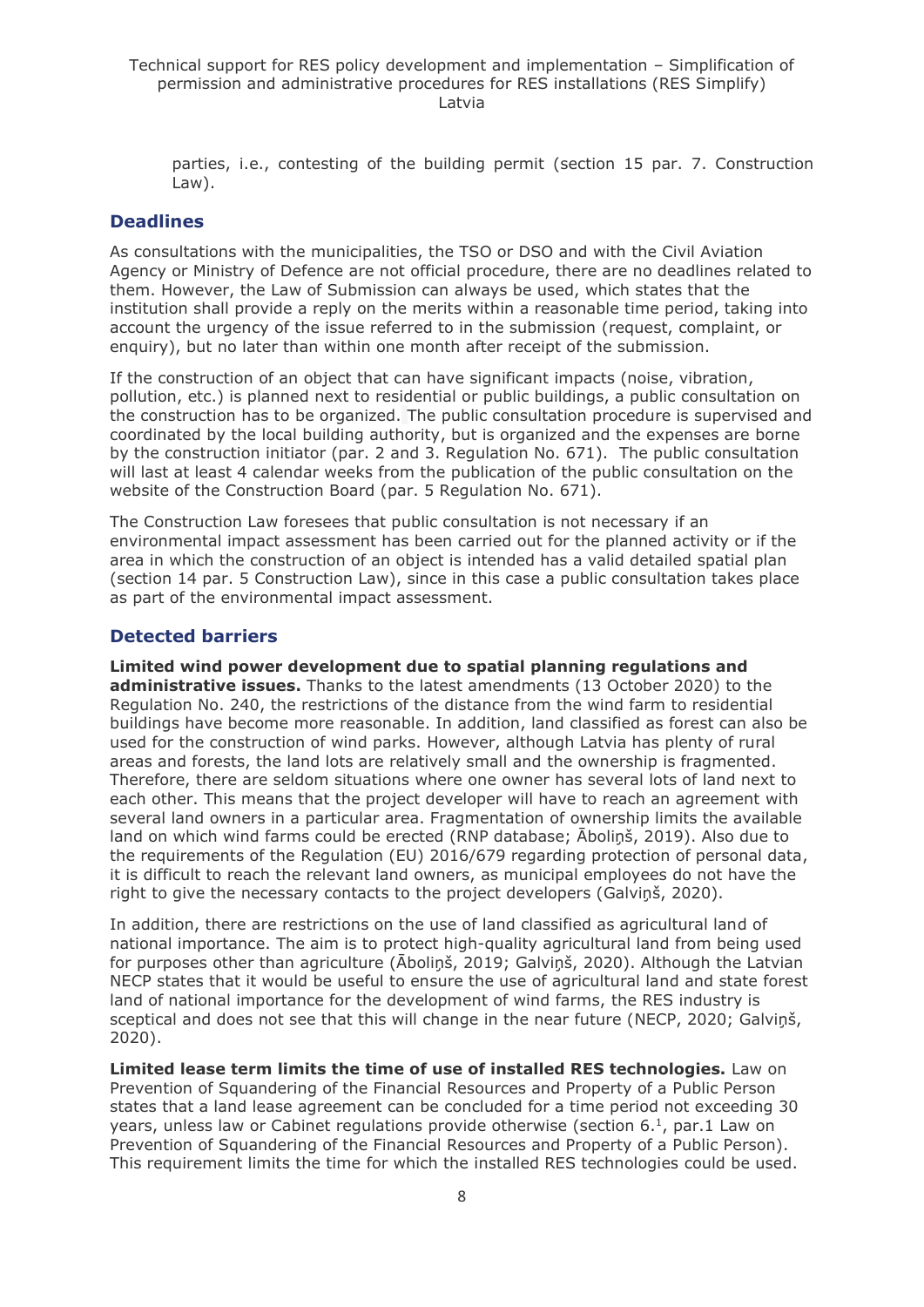For example, in case of a wind park, it takes at least 5 years to implement the project, which means that there are only 25 years left for its operation and electricity production, even though current technologies allow electricity to be generated for at least 30 years (Galviņš, 2020).

**The government should prioritize onshore wind energy development - minimize administrative obstacles and public opposition. Only then focus on onshore wind energy**. In September 2020, the Ministry of Economics signed the Memorandum of Understanding for an Estonian and Latvian offshore wind park project. While the industry is not against exploring possibilities of developing offshore projects, they consider that the priority should be given to developing onshore projects as they are cheaper and easier to implement, and therefore onshore wind power plants can produce cheaper electricity in comparison to the offshore wind parks (Galviņš, 2020).

**Local opposition to wind projects (NIMBY).** Even if a wind energy project has a positive environmental impact assessment, it can be rejected due to the resistance of the local community. In Latvia, some wind energy projects have already faced strong opposition, predominantly from residents who claimed that wind farms would have a negative impact, including visual presence, noise and falling property value. In the end, the projects were cancelled due to the resistance from the politicians and citizens in the municipalities (RNP database; Āboliņš, 2019).

### **Identified good practice**

No good practice related to this process was identified.

## <span id="page-8-0"></span>**2.1.2. Electricity production licence**

### **Process flow**

The Ministry of Economics is the competent authority that takes a decision regarding the issuance of an Electricity Production Licence. The Regulation No. 559 prescribes the requirements to be met in order to receive a licence to increase power generation capacities or to install new electricity generation facilities if these facilities exceed 11.1 kW and are intended to be connect to the electricity transmission or distribution system. The Regulation No. 559 does not apply if the already installed electricity generation facility is replaced without increasing the total permitted electricity generation capacity of the facility.

After receiving the Electricity Production Licence for capacities exceeding 1 MW, the applicant shall within six months start construction works and inform the Ministry of Economics in writing about the start of the project implementation (par. 6 Regulation No. 559). This means that an environmental impact assessment shall be performed before obtaining this licence. Until 11 September 2020 it was the other way around. First, the project developer had to receive the Electricity Production Licence and thus reserve the grid capacities, and only then, if necessary, carry out an environmental impact assessment.

The licence is valid for three years for the capacity less than 1 MW and for five years for the capacity of 1 MW or more (par. 12 Regulation No. 559). If a plant operator wants to extend the term of the licence issued, then he has to submit a free-form application with a request for extension. The free-form application needs to be submitted no later than three months before the expiry of the licence. The Ministry of Economics is entitled to extend the validity of the permit for no more than two years.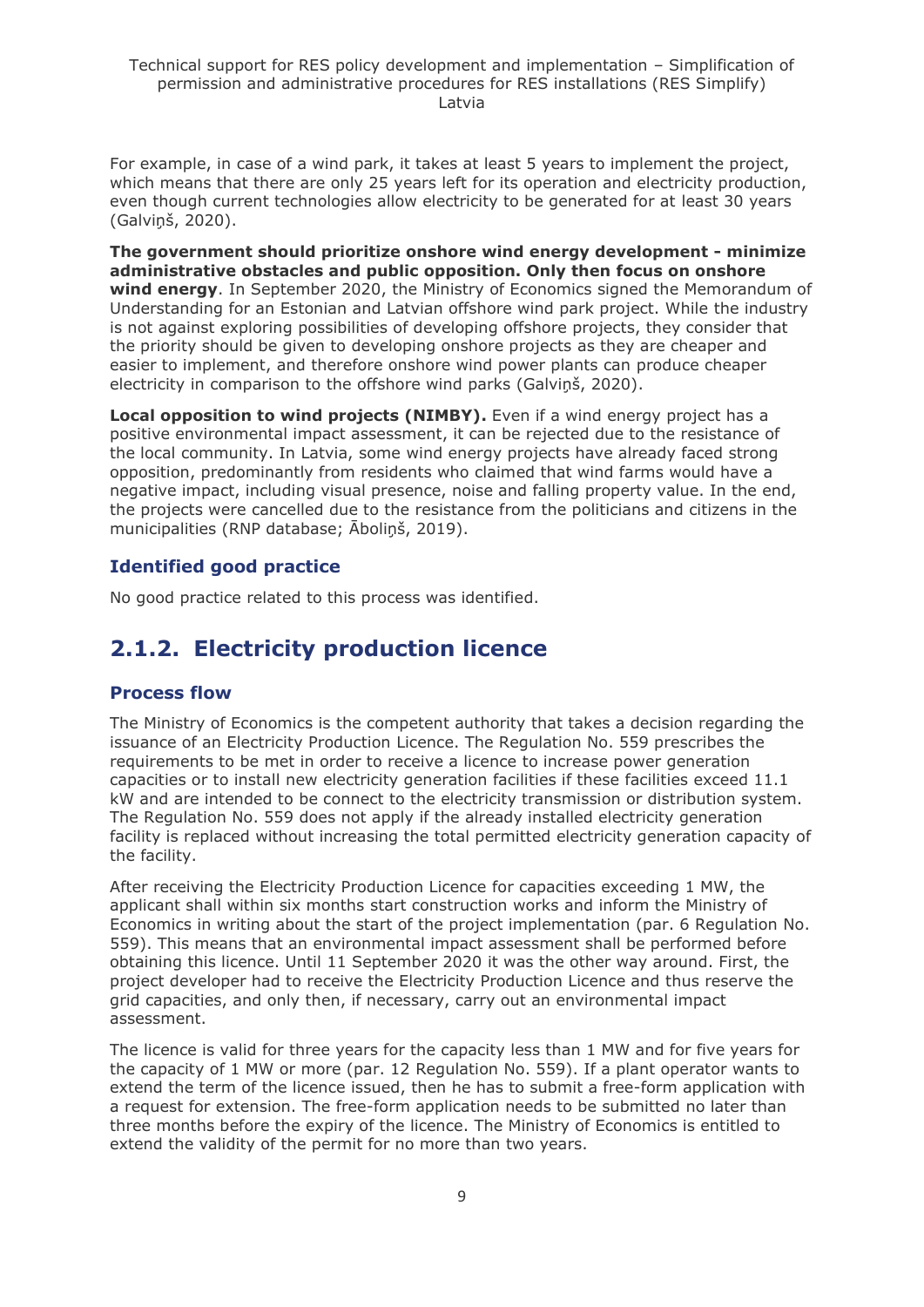#### *Microgenerators*

The Electricity Production Licence is not required for the connection of microgenerators (less than 11.1 kW). The grid connection application for the microgenerator must be submitted directly to the DSO. No later than within 20 calendar days after receipt of the application, the DSO prepares and sends to the applicant a connection agreement and technical requirements. The microgenerator connection process is carried out according to the procedure set in the Decision No. 1/7.

#### **Deadlines**

Regulation No. 559 does not indicate within how many days the Ministry of Economics shall examine the submitted documents and take a decision regarding the issuance of the Electricity Production Licence. However, in line with the Law of Submission, answer shall be given within one month after receipt of the application (section 5 par. 3 Law of Submission).

If the information indicated in the documents submitted is insufficient, incorrect or inaccurate, the Ministry of Economics shall inform the applicant of the deficiencies identified and set a deadline for eliminating the deficiencies (par. 4 Regulation No. 559). Then within one month after receiving all necessary documents the Ministry of the Economics takes the decision on the issue of the licence (Section 5 par. 3 Law of Submission).

According to the national stakeholders interviewed, the process of issuing the Electricity Production Licence has medium transparency, as sometimes it is hard to find a responsible person in the Ministry to receive information about the status of the application and not always the answer is received within one month (PV stakeholder, 2020; Galviņš, 2020).

#### **Detected barriers**

**The period of 6 months from obtaining the licence to the start of construction works is too short.** The new Regulations No. 559, which came into force on 11 September 2020, changed the existing permitting procedure for the developers of renewable energy projects. Previously, the project developers first had to receive the Electricity Production Licence in order to reserve capacity for the grid connection and only then launch the environmental impact assessment, request technical specifications from the TSO or DSO, draw up the design etc. The Ministry of Economics changed the existing procedure in order not to reserve network capacity unnecessarily, as projects were often not implemented (annotation of the Regulation No. 559). However, the project developers believe that six-month period is too short period to receive all of the technical specifications needed for design stage, to draw up a design, to carry out the procurement procedure, enter into contracts with construction companies and start construction works (PV stakeholder, 2020).

#### **Identified good practice**

No good practice related to this process was identified

## <span id="page-9-0"></span>**2.1.3. Application preparation process**

#### **Process flow**

The application preparation process includes the application for grid connection, the environmental impact assessment as well as the request for technical specifications in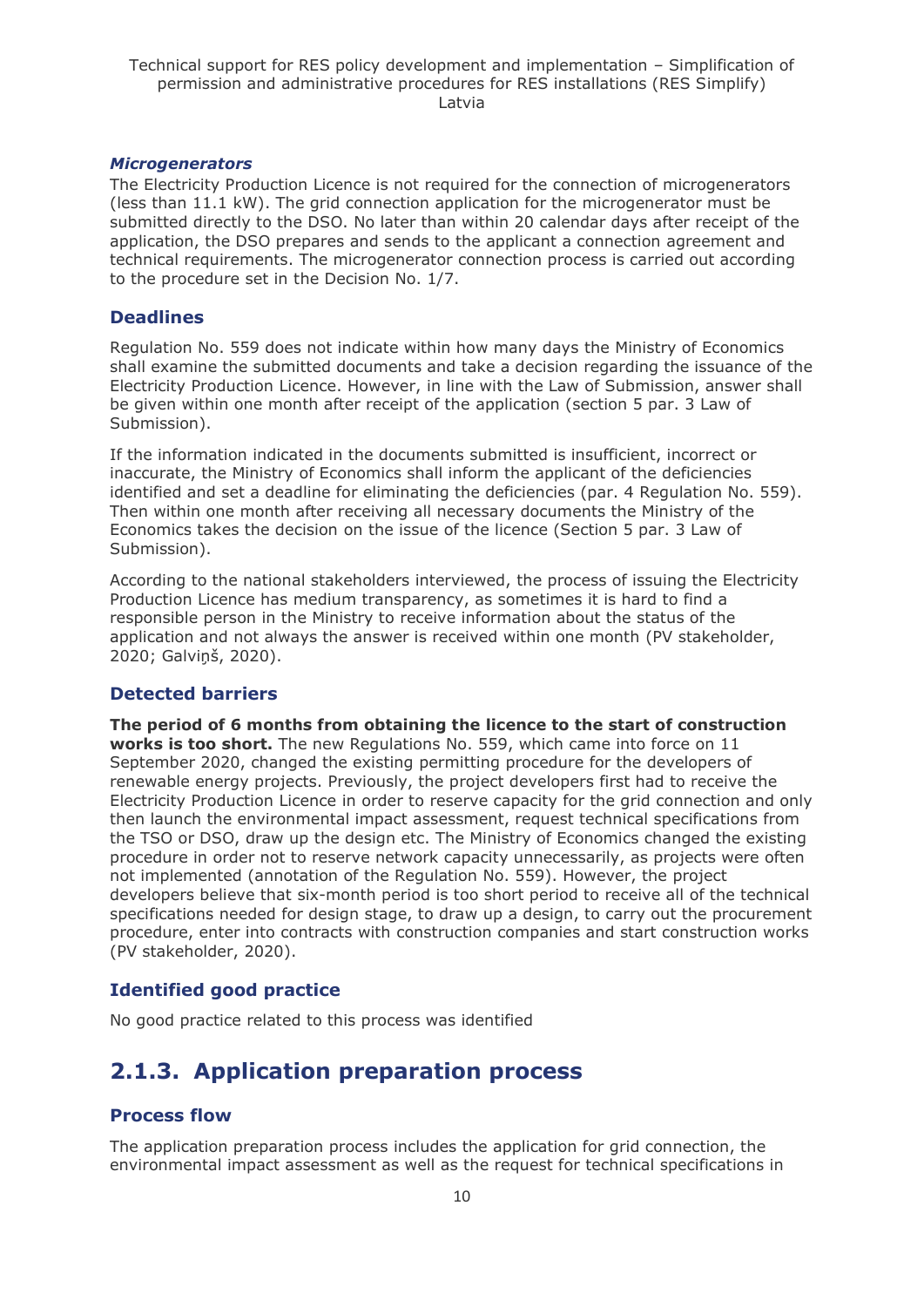cases where RES installation may affect the protection zones of other objects or engineering networks.

#### *Grid connection application*

After receiving the Electricity Production Licence, the project developer can submit an application to the system operator (DSO or TSO) for connecting a new power plant to the system or for increasing the power of the existing one (par. 4 Decision 1/6). Before preparing the application, it is recommended to discuss possible connection solutions with the relevant system operator. After receiving an application, system operator issues technical specifications. These are used by a project developer to draw up a design of the RES plant. The technical specifications are valid for two years (par. 7 Decision 1/6).

#### *Technical specifications*

If the construction of a RES plant affects operational protection zones of other objects and engineering networks, the project developer shall obtain technical specifications from the owners of the relevant objects and engineering networks in order to draw up the design of a RES plant (par. 15 Regulation No. 500). According to the Zone Protection Law, in cases where several types of protection zones overlap in one place, the strictest requirements and the largest minimum width apply. All types of activities in these locations must be coordinated and approved by the institutions concerned.

#### *Environmental Impact Assessment (EIA)*

Impact assessment of a renewable energy project has to be performed as early as possible. The EIA procedure is laid down in the Law on Environmental Impact Assessment (EIA Law) and is performed on the basis of the information provided by the project developer and the information which has been obtained from the concerned state authorities and municipalities, as well as during the process of the public consultation.

Impact Assessment is coordinated and supervised by the State Environmental Bureau (SEB), while Initial Assessment is coordinated and supervised by the State Environmental Service (SES) (section 6 EIA Law). The EIA Law contains a list of objects that need Impact Assessment and those which require Initial Assessment (sections 3.<sup>2</sup> and 4 EIA Law). For projects, which may have substantial impact on the environment but are not included in the lists of the EIA Law, the project developer must submit a written application to assess the need for an EIA or to issue technical specifications. Application needs to be submitted to the SES or the relevant regional environmental board of the SES (sections  $3.2$  and 11 EIA Law). These state institutions will carry out an Initial Assessment of the project and send documentation to the SEB for a decision. If the planned project is not expected to have a significant impact on the environment, the relevant regional environmental board of the SES issues technical specifications which determine the environmental protection requirements applicable to the specific activity according to the Regulation No. 30 (section 13 par.2 EIA Law). Activities for which technical specifications are needed are those which after an initial assessment do not require impact assessment or which are listed in the Annex to the Regulation No. 30 (par. 5. Regulation No. 30).

The Environmental Impact Assessment procedure is described in the Regulation No. 18. It is a systematic process during which the potential environmental impact of a proposed activity is assessed in several steps, that includes initial assessment, initial public consultation, development of the requirements for the report content, preparation of an impact assessment report, public hearing on the report and finally preparation of an opinion on the report and approval of the proposed action.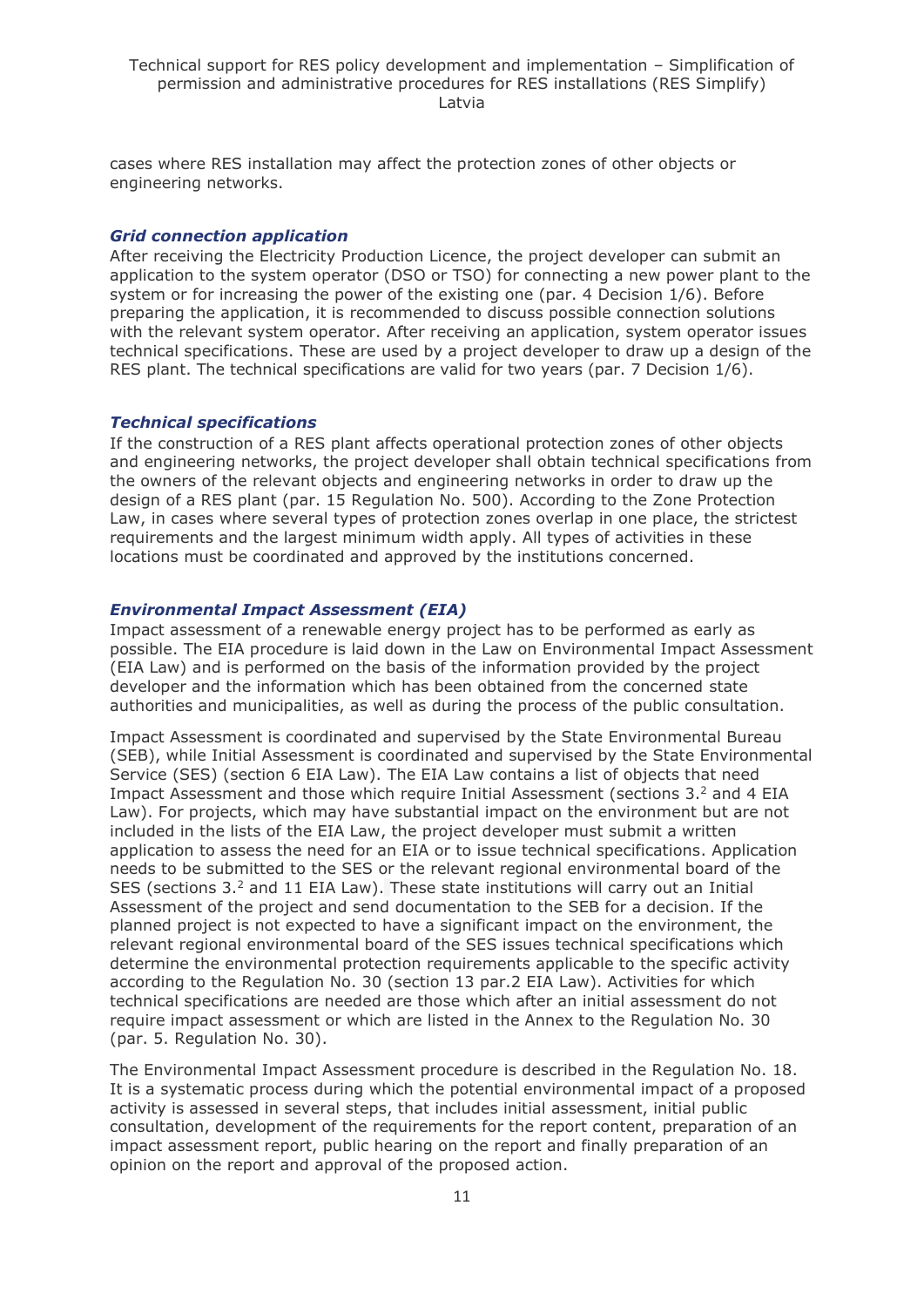After receiving an application from the project developer, the SEB issues requirements on the content of the EIA report (section 16 EIA Law). The requirements are developed on the basis of the intended activity, the initial assessment thereof, if such has taken place, the results of an initial public discussion, as well as taking into account the proposals of the public and the information provided by the concerned state authorities and municipalities. The requirements are valid for five years (section 16 EIA Law). On the basis of the requirements issued by SEB, the project developer prepares the EIA report and organizes the public discussion thereof. Taking into account the results of public discussion the report should be revised. The initiator shall submit the final report together with the copies of written proposals of the public in a printed form and electronically to the SEB, as well as publish it on his website (section 17 EIA Law). Then SEB asseses the report and provides its opinion, which is valid for three years (section 20 EIA Law). In this time period project developer should receive an approval of municipality or other relevant authority to commence the intended activity (sections 21 and 22 EIA Law).

### **Deadlines**

#### *Grid connection application*

Within 60 days after the receipt of the application, the grid system operator issues clear and technically feasible specifications to the project developer (par. 7 Decision 1/6). The system operator has the right to request additional information from the project developer (par. 6 Decision 1/6). If the development of the technical specifications is complex and it takes longer before they can be drafted, or if the project developer fails to provide all the necessary information to the system operator, the system operator notifies project developer in writing about the deviating deadline for issuing the technical specifications.

#### *Environmental Impact Assessment (EIA)*

The deadlines applicable to the Environmental Impact Assessment procedure are specified in the EIA Law (section  $6.<sup>1</sup>$  EIA Law) and are as follows:

- The SES is obliged to carry out the Initial Assessment of the impact within one month of receiving the application.
- The SEB is obliged to take a decision on the application of the EIA within one month of receiving the application.
- Within 30 days of receiving the application the SEB issues requirements for the content of the EIA report that includes requirements regarding the amount and level of detail of the information, as well as the set of studies required and organizational arrangements necessary for the further conduct of the impact assessment. If the SEB requires information from the applicant, it will extend the time period for issue of the requirements for the report by a time period within which the applicant has provided the requested information.
- The SEB issues an opinion on the EIA report within 60 days of receiving the report from the project developer. If the SEB requests additional information from an applicant, the time period for provision of the opinion can be extended for a time period within which the applicant has provided the information. If necessary, the SEB may extend the time period for provision of the opinion, but no more than for one month.
- If for the implementation of the project an opinion from the European Commission has to be obtained in accordance with the Law on Specially Protected Nature Territories, the SEB will provide the opinion within 45 days of receiving the European Commission's opinion.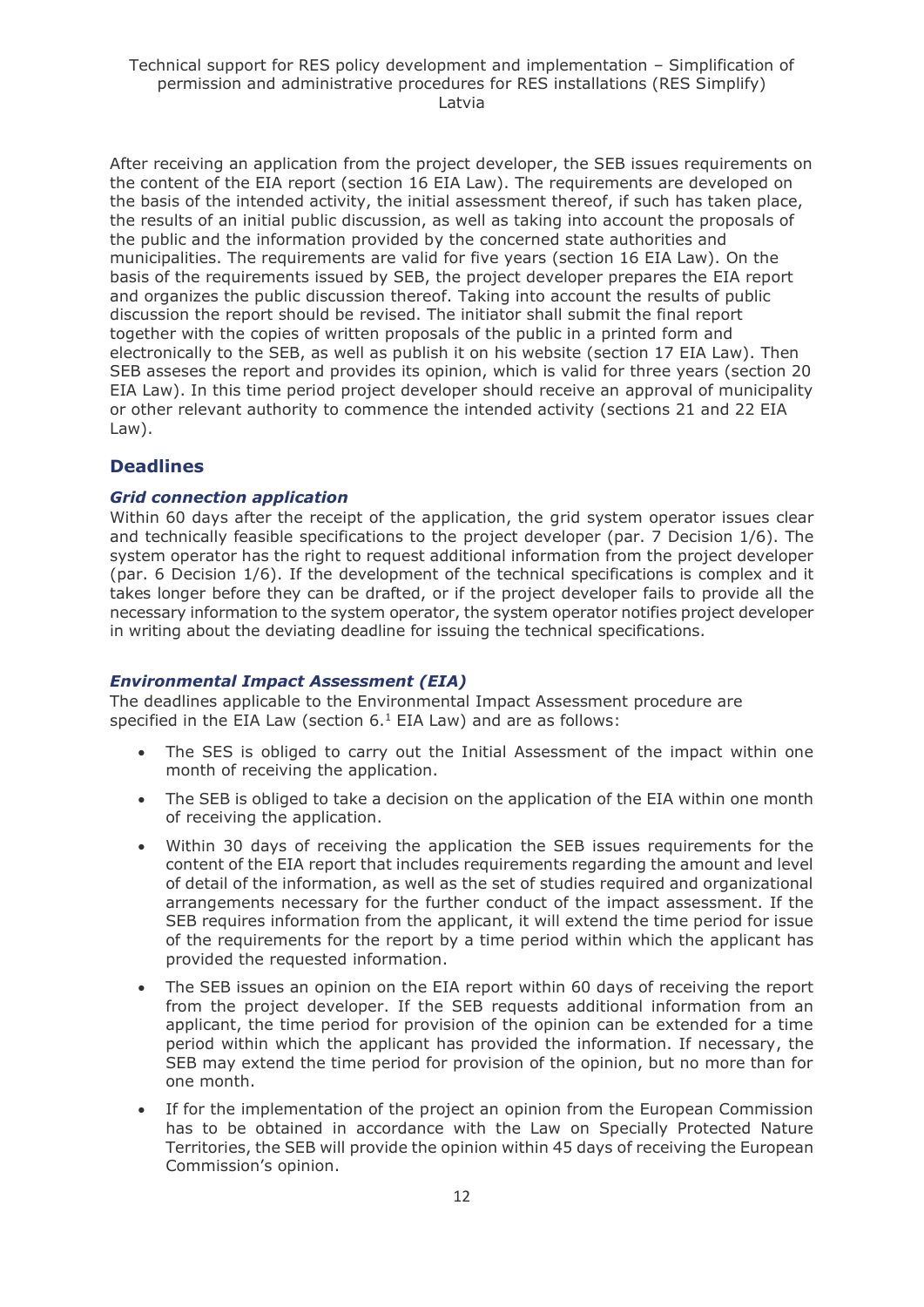• The relevant state authority, municipality or another authority determined by the law shall take a decision on the approval of the project within 60 days of receiving all the necessary documents, including opinion of the SEB, from the applicant.

#### **Detected barriers**

No barriers related to this process were identified.

#### **Identified good practice**

No good practice related to this process was identified.

## <span id="page-12-0"></span>**2.1.4. Administrative authorisation**

#### **Process flow**

The administrative authorisation procedure includes the issuing of a construction permit, a permit from the Civil Aviation Agency or Ministry of Defence (if needed), and in the case of biomass cogeneration – a permit to carry out polluting activities.

#### *Permit from the Civil Aviation Agency or Ministry of Defence*

The Law on Aviation (sections  $113.<sup>2</sup>$  and  $113.<sup>3</sup>$ ) specifies when a permit from the Ministry of Defence should be obtained to construct or install a new object near the military airfields. It depends on the height of the object and the distance to the airfield. The procedures for requesting and receiving a permit from the Ministry are determined in the Regulation No. 542. The permit and technical specifications are valid for four years from the date of issue (par. 9 Regulation No. 542).

Regarding possible restrictions near other airfields, the project developer has to contact Civil Aviation Agency. The need to obtain the permit also depends on the height of the object and the distance to the airfield (sections 41 Law on Aviation). Procedures for requesting and receiving a permit from the Civil Aviation Agency are described in the Regulation No. 120. Permit shall be requested by the municipality, which reviews and approves the construction. The permit of Civil Aviation Agency is valid for four years from the date of issue (par. 8 Regulation No. 120).

#### *Construction permit*

The main processes related to the issuing of construction permits, the supervision of the construction process and the commissioning of the construction are described in the Construction Law and Regulations No. 500 and No. 573. Depending on the type, size and cost of the project, the authority responsible for the construction permit is either the local building authority or the State Control Construction Bureau.

All buildings and engineering constructions in Latvia are divided into three groups (I, II, III) depending on the complexity of the construction and their potential impact on the environment. The allocation is specified in Annex 2 of Regulation No. 500. The type of documents to be submitted to the local building authority and the type of construction permit to be received depend on the group to which the building or engineering construction belongs and on whether it is a new construction, reconstruction or renovation. Power plant structures with a capacity over 20 kW as well as boiler rooms and power supply buildings with thermal capacity exceeding 2 MW and/or electrical output of more than 2 MW are classified as group III buildings. Power plants with a capacity of up to 20 kW belong to group I. The rest belongs to group II.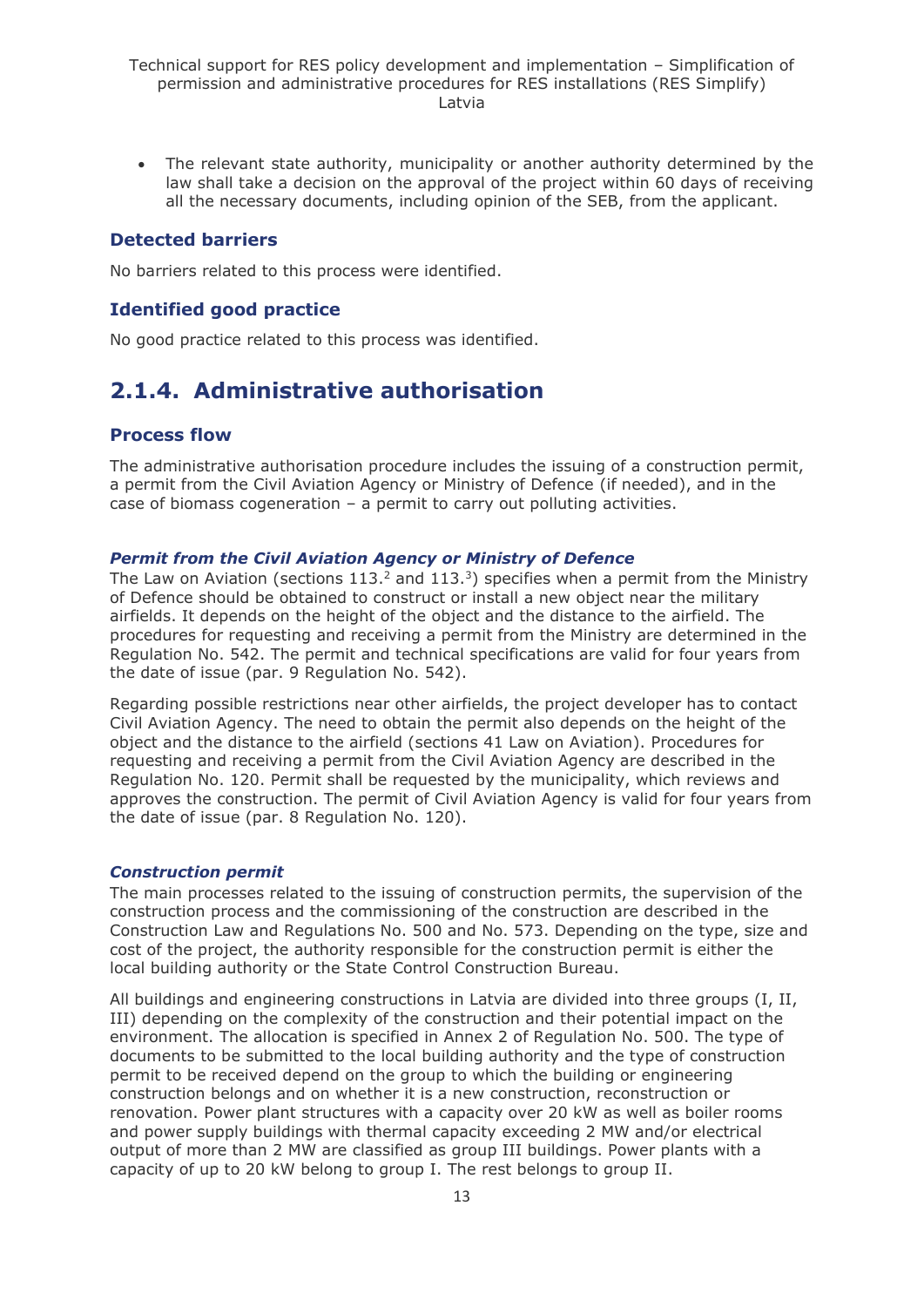According to the Regulation No. 573 (par. 3), there are exceptions when the building authority does not need to be notified, for example in the case of a renovation or reconstruction in substations or other similar closed areas.

All documents for the granting of the construction permit shall be completed and submitted electronically using the Building Information System  $(BIS)^1$ . All technical specifications from other involved institutions as well as their approval on the construction permit shall also be obtained electronically via BIS.

#### *Permit to carry out polluting activity (relevant for biomass)*

Biomass cogeneration is considered a polluting activity, therefore the project developer must either receive a Category A or B permit to carry out polluting activity or notify the State Environmental Service (SES) about the performance of Category C polluting activity. Activities requiring polluting activity permits are described in the Law on Pollution (for Category A) and Regulation No. 1082 (for Category B and C, Annex 1 and 2). The category depends on the capacity of the cogeneration unit and estimated significance of its environmental impact. Category A covers large operating units (e.g., combustion installations with a rated thermal input of 50 MW or more) that can cause significant damage to environment and are therefore subject to higher environmental standards. Category B covers cogeneration units with a rated thermal input higher than 5 MW and less than 50 MW (in case of biomass cogeneration units), which are exposed to slightly lower requirements than Category A units with respect to environmental pollution. Category C includes small combustion installations (rated thermal input 0.2 – 5 MW) whose impact on environment is rather insignificant. For Category C units permits are not required, but the SES registers the activity and publishes information about the registration on its website<sup>2</sup> (par. 60 Regulation No. 1082).

The permits are issued by the Regional Environmental Board of the SES. The procedure for issuing permits is regulated by the Law on Pollution and Regulation (No. 1082). It includes the preparation of an application, its assessment by the Regional Environmental Board, approval of the application or a request for clarification of the application and resubmission and finally acceptance of the application and authorisation. The application should describe the company's activities and provide very detailed information on the planned polluting activity. Depending on the category of the facility, the application must be supplemented by process descriptions, equipment documentation, spatial plan and many other documents.

If the thermal capacity of the installation exceeds 20 MW, a greenhouse gas emission (GHG) permit may also be required (section  $24<sup>1</sup>$  par. 1 Law on Pollution). The activities for which a greenhouse gas emissions permit is required are listed in Annex 2 to the Law on Pollution. They depend on the fuel used, the production capacity of the equipment or the volume of production.

Starting from 1 January 2021 the permit to carry out a polluting activity will be valid for 10 years (section  $24.1$  par. 5 Law on Pollution), previously it was 8 years.

<sup>1</sup> Building information system: [https://bis.gov.lv](https://bis.gov.lv/)

<sup>2</sup> <https://www.vvd.gov.lv/izsniegtas-atlaujas-un-licences/c-kategorijas-piesarnojoso-darbibu-registrs/>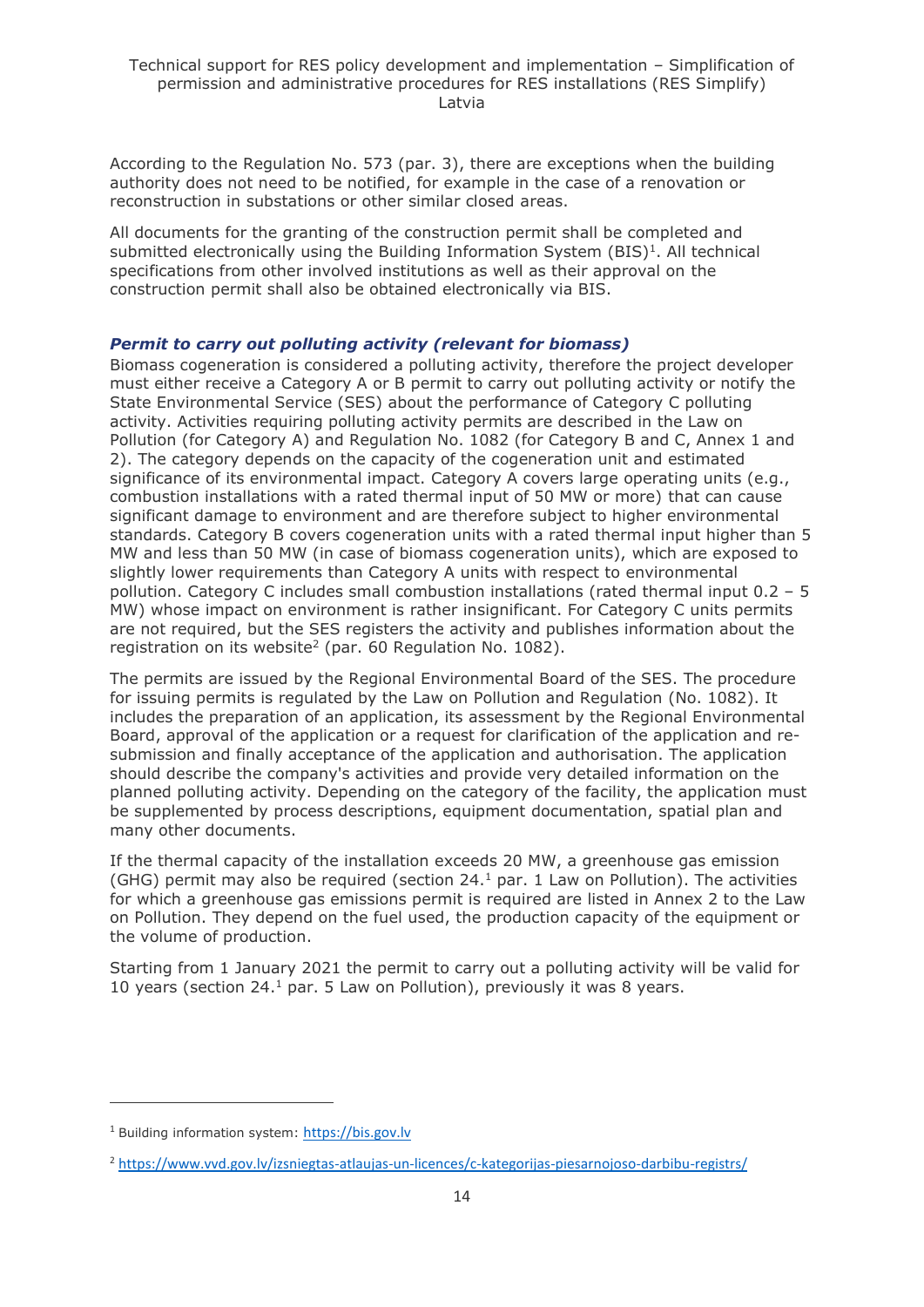### **Deadlines**

#### *Construction permit*

The documents to be submitted by the applicant for a construction permit depend on the type of the construction and the group to which the construction belongs. The local building authority must take its decision within the following periods of time (section 12 par. 4 Construction Law):

- Within one month: decision to grant or refuse granting a construction permit or decision on having a public consultation on the planned construction;
- Within 14 days: decision to accept or reject the planned construction (if a certification card and an explanatory memorandum are required for the performance of construction work);
- Within 14 days: decision to grant a permit to allow minor changes to the construction project (e.g., construction layout, construction volume, etc.), except for changing the intended use of the construction.

If documents are submitted electronically using the Building Information System (IT system), the applicant can easily follow the process and see when the status of the application changes, when decision is taken etc. However, there are still cases where documents are submitted in paper.

#### *Permit to perform polluting activity (relevant for biomass)*

The Regional Environmental Board has to inform the applicant in writing of the receipt of an application within 20 working days after its receipt (par. 25 Regulation No. 1082). Upon the acceptance of the application, the Board has the right to request additional information from the project developer, which is necessary to clarify the already submitted information or which is necessary for making a decision. In this case, however, the deadline for issuing a permit will not be extended.

No later than within 90 days (for Category A) or 60 days (for Category B) from the date of acceptance of an application, the Board decides to issue or decline to issue a permit. If no operational changes are planned for a Category A or Category B polluting activity, the Board will make its decision within 30 days of accepting an application (par. 49 Regulation No. 1082). The Board may extend the deadline for deciding on an existing or new Category B polluting activity by a maximum of 90 days if a public consultation is requested.

For Category C polluting activity, the Board take a decision within 14 days of accepting the application (par. 59 Regulation No. 1082).

In the decision-making process, the Board consults the local government, the Health inspectorate and other institutions if relevant.

### **Detected barriers**

**Different approach of local building authorities regarding roof-top solar power.**

It is currently not clearly defined in the regulations to which building category roof-top solar power systems belong. Therefore, the responsible local building authorities lack clarity regarding the classification of the solar power systems and the documents to be requested for their approval or whether these systems need to approved at all. While some authorities believe that their approval is not needed, others will request a completed explanatory memorandum or an opinion from the architect, or a full technical project documentation (Kamenders Agris, 2020; Local building authorities, 2020).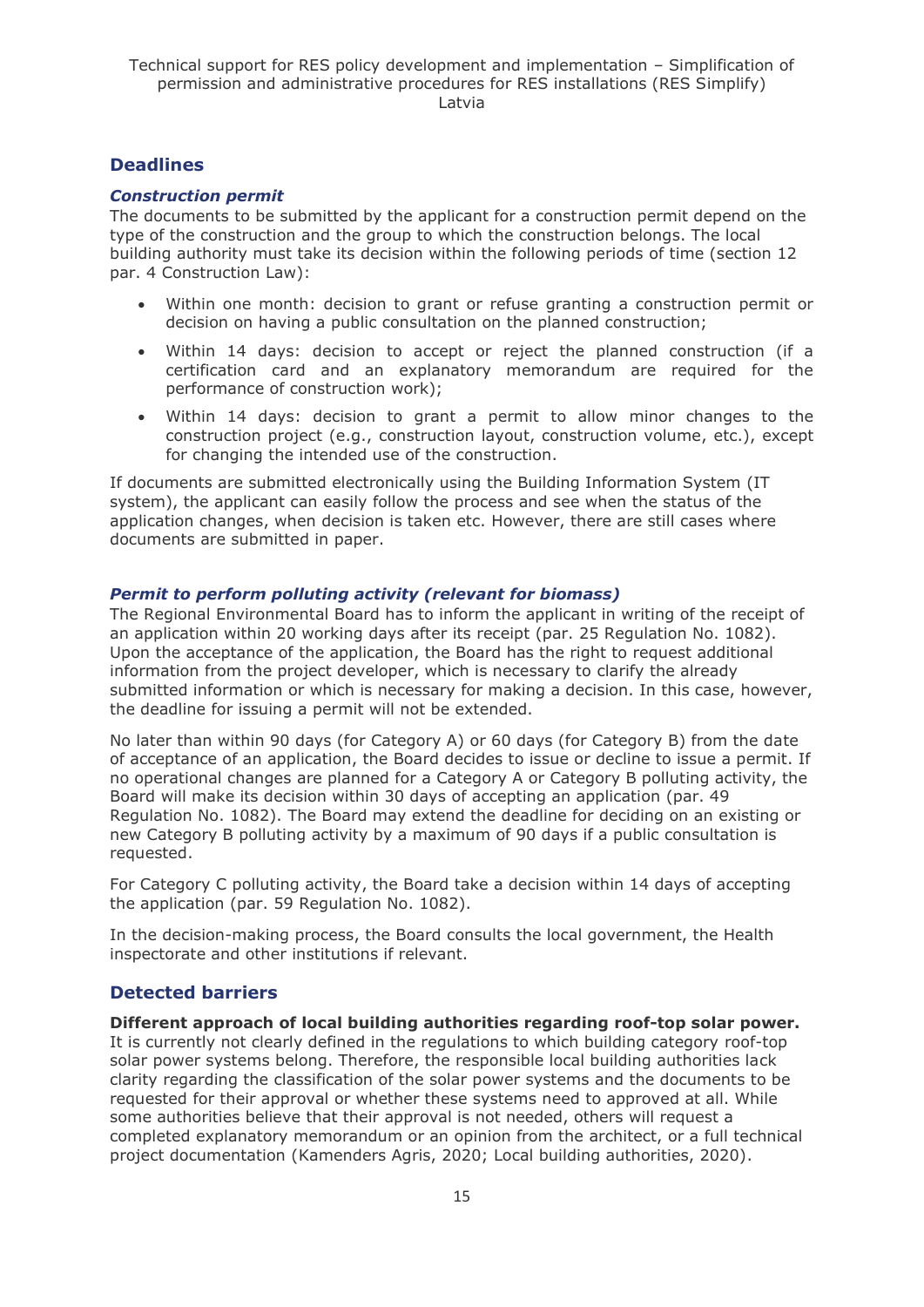### **Identified good practice**

No good practice related to this process was identified.

## <span id="page-15-0"></span>**2.1.5. Grid connection permit**

### **Process flow**

Decision No. 1/6 prescribes uniform regulations for a system connection to the electricity grid and the methodology for the calculation of a grid connection fee for electricity producers.

Firstly, prior to the planning and construction work, the project developer has to submit an application for power plant to be connected to the electricity grid operated by the DSO or TSO in order to receive the technical specifications needed for the planning work (see section 2.1.3.).

After receiving the construction permit, the system operator and electricity producer enter into a grid connection agreement (par. 8. Decision No. 1/6). The agreement outlines the responsibilities and accountability of the grid system operator and the electricity producer, specifies who will arrange the procurement procedure or initiate the construction, contains the payment terms and many other provisions related to the grid connection (e.g., equipment specifications, etc.) (par. 9. Decision No. 1/6).

All necessary procurement procedures for construction contracts are carried out in accordance with the concluded grid connection agreement. Construction contracts with the procurement winners are to be signed by the system operator.

After completing the construction or reconstruction work, all necessary inspections and tests must be carried out consistently with the issued technical specifications and the Decision No. 1/4. Before the inspections and tests are performed, a system service agreement is concluded between the system operator and electricity producer.

All expenses related to the construction of the system connection shall be paid by the electricity producer (par. 12 Decision No. 1/6). Upon entering into a grid connection contract, the grid system operator has the right to demand a financial guarantee from the project developer for the grid expansion that is necessary for the connection of the system to the grid, i.e., construction of a new or reconstruction of an existing 110 kV substation. The amount of the financial guarantee requested by the system operator may not exceed 50% of the actual cost of the construction of the substation required for the connection (par. 13 Decision No. 1/6).

### **Deadlines**

Individual deadlines are specified in the connection agreement that is concluded between the project developer and grid system operator.

### **Detected barriers**

No barriers related to this process were identified

### **Identified good practice**

No good practice related to this process was identified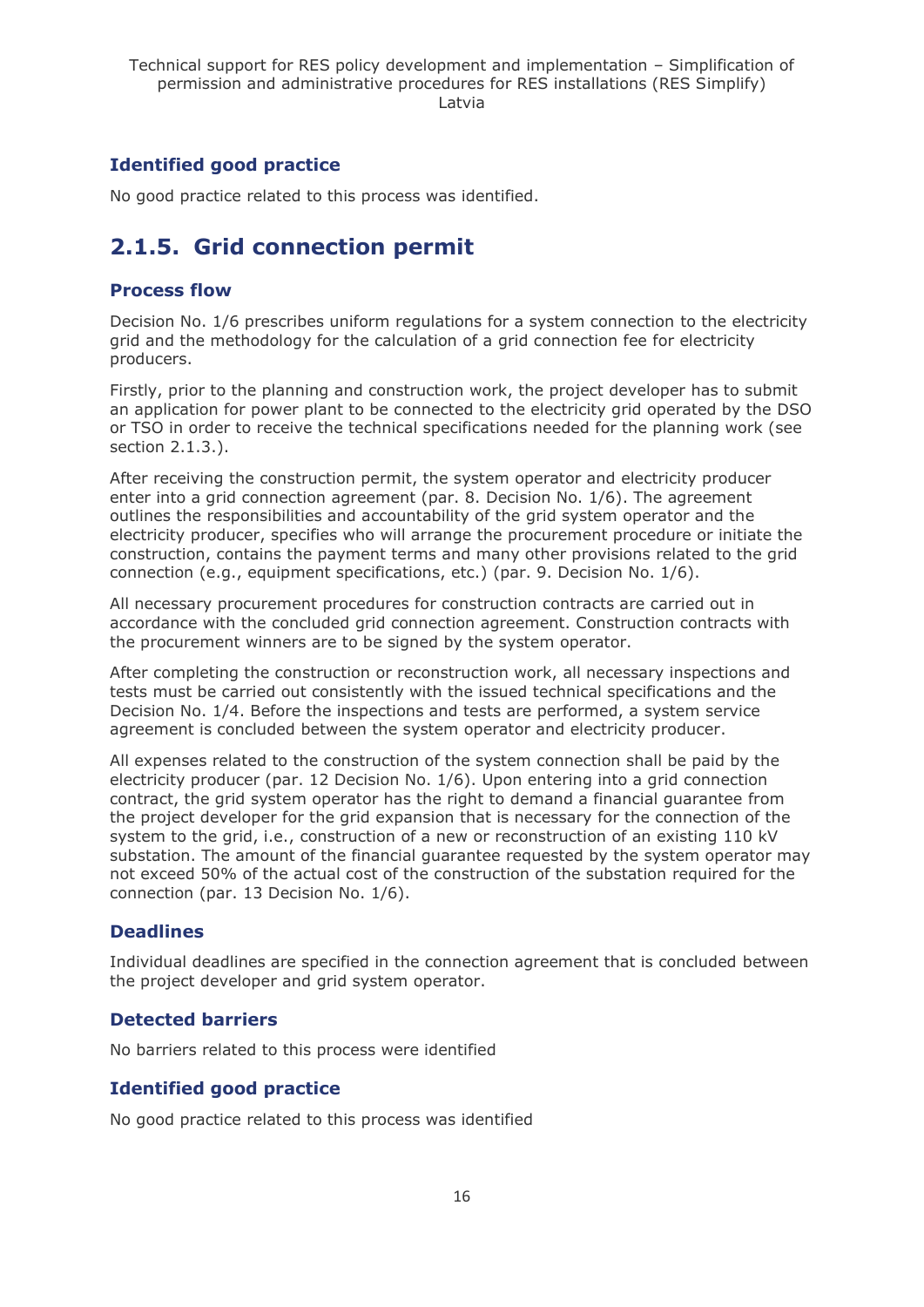## <span id="page-16-0"></span>**2.1.6. Corporate legal fiscal**

### **Process flow**

The operator of a power plant with a capacity greater than 1 MW must register in the Register of Producers of the Public Utilities Commission within 30 days of the commissioning of the power plant (par. 34 Decision No. 1/3; Regulation No. 1227). If electricity producer plans to trade electricity, then he must register with the Public Utilities Commission regardless of the capacity of the power plant.

### **Deadlines**

If the Public Utilities Commission has not informed the electricity producer who submitted the application for registration in writing within one month of receiving the application that the registration has been refused, the electricity producer is deemed to be registered (section 26.<sup>1</sup> par. 6 Electricity Market Law). The application for registration is deemed to have been submitted on the day on which the regulatory authority has received all the information specified by it, including the additionally requested documents (section  $26<sup>1</sup>$ par. 7 Electricity Market Law).

### **Detected barriers**

No barriers related to this process were identified.

### **Identified good practice**

No good practice related to this process was identified.

## <span id="page-16-1"></span>**3. Use of IT systems**

**The Building Information system (BIS)<sup>3</sup>.** BIS is a public portal which ensures information exchange among the persons participating in the construction process. The system provides access to the registers and e-services necessary for the construction process. It is used not only by the building authorities, but also by other relevant authorities that issue technical specifications and give approval on the projects. Starting from 1 January 2017, the BIS is managed by the State Construction Control Bureau.

Currently, BIS is interconnected with 15 other national information systems necessary for the construction process, which enables to take over the necessary data from them automatically, thus preventing errors and speeding up the process of drawing up and examining documents.

From 1 January 2020, the entire construction process and the related circulation of documents shall be performed only via the BIS (Transitional Provisions 19, Construction Law). Nevertheless, many stakeholders choose to submit their applications in paper, because they do not trust IT systems or out of habit (PV stakeholder, 2020).

TULPE<sup>4</sup>. Since 2013 the State Environmental Service (SES) has an IT system called 'TULPE'. The system can be used to send an application for initial environmental impact assessment and also for the notifications about the initiation, amendment and revocation of Category C polluting activity, and for permits for Category A and B polluting activities.

<sup>&</sup>lt;sup>3</sup> Building information system<https://bis.gov.lv/bisp/>

<sup>4</sup> Online portal for the services of the State Environmenta Service [https://epak.is.vvd.gov.lv](https://epak.is.vvd.gov.lv/)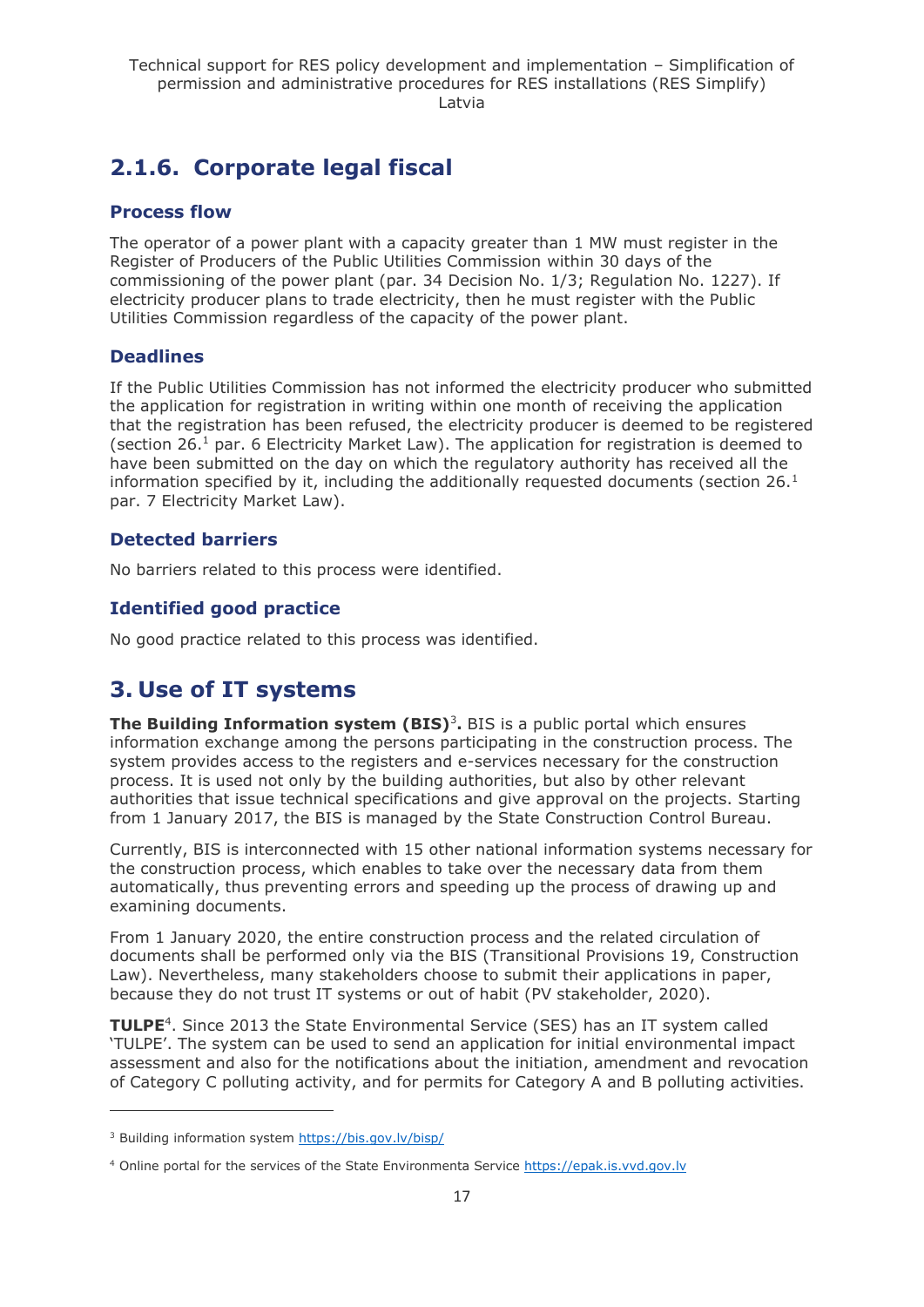As of January 2020, technical specifications of the SES for construction works must be requested via the BIS.

## <span id="page-17-0"></span>**4. Complaint procedure**

The deadlines and the procedure for appealing against decisions issued by competent authorities usually vary. If a specific legal act does not describe the complaint procedure, the general Administrative Procedure Law (APL) and, for the delays in replying, the Submission Law can be applied.

An administrative act can be contested at the higher authority, or, in the absence of such an institution - immediately appealed to an Administrative court (section 76, par. 2 APL). In administrative court proceedings, an administrative act is first examined and decided by the first instance - the Administrative District Court. The decision of the court of the first instance can be appealed to the court of the second instance – the Administrative Regional Court (section 105 par. 1 APL). Appeal from a judgment of a second instance court is examined in accordance with cassation procedures in the Supreme Court (section 105 par. 2 APL).

An administrative act may be contested within one month from the day it comes into effect. However, if the administrative act issued in writing contains no statement as to which institution and within which time period it can be challenged - within one year from the date of entry into effect (section 79 par. 1 APL). Execution of the administrative act, which is unfavourable to the applicant, is suspended from the time the appeal is received at the higher institution or court, unless otherwise provided by laws (section 80 par. 1. APL).

According to the Submission Law (section 10 par. 3 and 4), if the competent authority provides a reply to the application or request, but not within the deadlines specified in the relevant legal acts, the applicant can appeal before the court. However, the applicant has to prove that the delay in response caused a significant impairment of the individual's rights or legal interests (i.e., the delay caused damages). Compensation for the losses caused by the authority can only be requested together with the contestation and appeal of the respective administrative act or actual actions.

#### *Government spatial plan, local plan*

A person may submit a complaint to the responsible ministry regarding the local government's spatial plan or local plan within two months of the binding regulation, which approves the spatial plan or local plan, coming into effect. Within one month from the deadline for submitting complaints, the ministry evaluates complaints received. If the Ministry detects violations of the procedure for developing the spatial plan, local plan or a part thereof, or non-compliance with legal requirements, the Minister issues an order suspending the binding regulation approving the plan (section 27 Spatial Development Planning Law). The person can submit a constitutional complaint to the Constitutional Court regarding the conformity of the local government binding regulations with the norms of higher legal force, if before that the person has submitted a submission as previously described (Section 27 par.4 Spatial Development Planning Law).

#### *Detailed plan*

A detailed plan can be challenged in the administrative court within one month after publishing the notification on the approval of the detailed plan in line with the procedure laid down in the Administrative Procedure Law. The appeal will suspend the operation of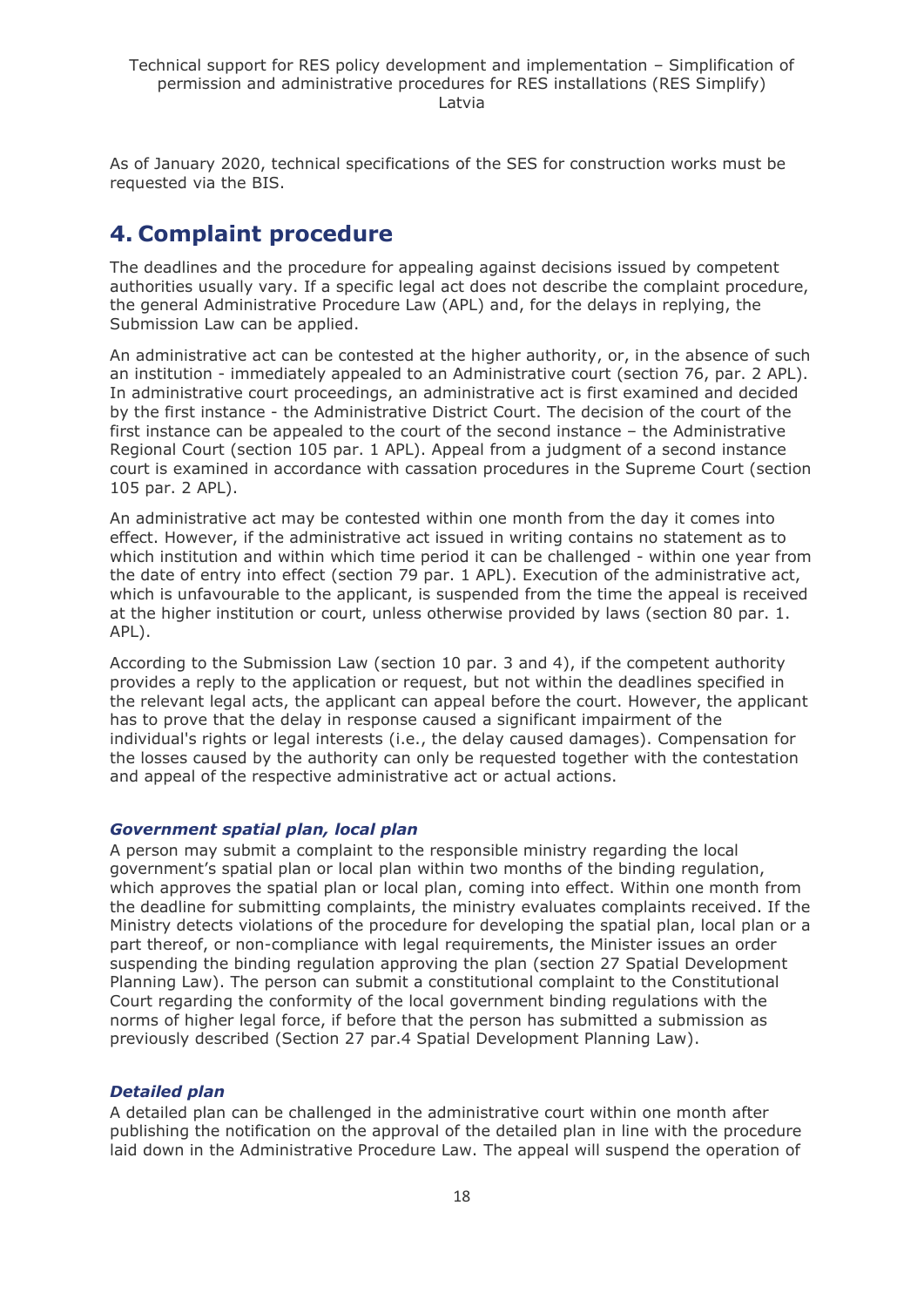the plan until the day the court decision comes into effect (section 30 Spatial Planning Law).

#### *Environmental Impact Assessment*

A decision of the State Environmental Service or State Environmental Bureau refusing or discontinuing the performance of the Initial Assessment or Impact Assessment can be challenged before the competent authority. The decision of the competent authority can be appealed to an administrative court. As described above, there is three-instances administrative court system in Latvia for appeals against administrative acts, including decisions on the EIA (section 12 par. 5 and section  $14<sup>1</sup>$  par. 2 EIA Law).

#### *Construction permit*

The construction permit or the decision to refuse to issue the construction permit can be challenged within one month from the day the decision was taken in accordance with the procedure laid down in the Administrative Procedure Law. The total time in which a complaint against an administrative act as part of the construction permitting procedure is examined by the competent authority shall not exceed two months from the day of receiving the complaint. If the higher authority or court determines that the information to the public about the granted construction permit was clearly insufficient, it can extend the procedural deadline for contesting the construction permit (section 14 Construction Law).

The challenge or appeal of a construction permit issued for the construction of an object of national interest shall not suspend the operation of it (section 15 par. 7 Construction Law).

## <span id="page-18-0"></span>**5. Specific features to ease administrative procedure**

Table 2 below provides information on the existing specific features to ease administrative procedures in Latvia.

| <b>Specific feature</b>                       | <b>Existing</b> | <b>Short description</b>                                                                                                                                                                                                                                                                                                                                                                                                                    |
|-----------------------------------------------|-----------------|---------------------------------------------------------------------------------------------------------------------------------------------------------------------------------------------------------------------------------------------------------------------------------------------------------------------------------------------------------------------------------------------------------------------------------------------|
| Simultaneous procedures                       | no              |                                                                                                                                                                                                                                                                                                                                                                                                                                             |
| National contact points and<br>one-stop-shops | no              |                                                                                                                                                                                                                                                                                                                                                                                                                                             |
| Application of $2+1$ and $1+1$<br>rules       | no              |                                                                                                                                                                                                                                                                                                                                                                                                                                             |
| Simple notification<br>procedure              | no              |                                                                                                                                                                                                                                                                                                                                                                                                                                             |
| Pre-planning                                  | no              |                                                                                                                                                                                                                                                                                                                                                                                                                                             |
| Pre-application consultation                  | yes             | Pre-consultations with transmission system or<br>distributor system operators before submitting<br>an application for grid connection are strongly<br>suggested (AST website) and usually<br>implemented, especially for larger renewable<br>energy projects.<br>Before applying for a permit for a Category A<br>polluting activity, the operator should consult<br>the State Environmental Service (SES) (par.19<br>regulation No. 1082). |

*Table 2: Specific features to ease administrative procedures*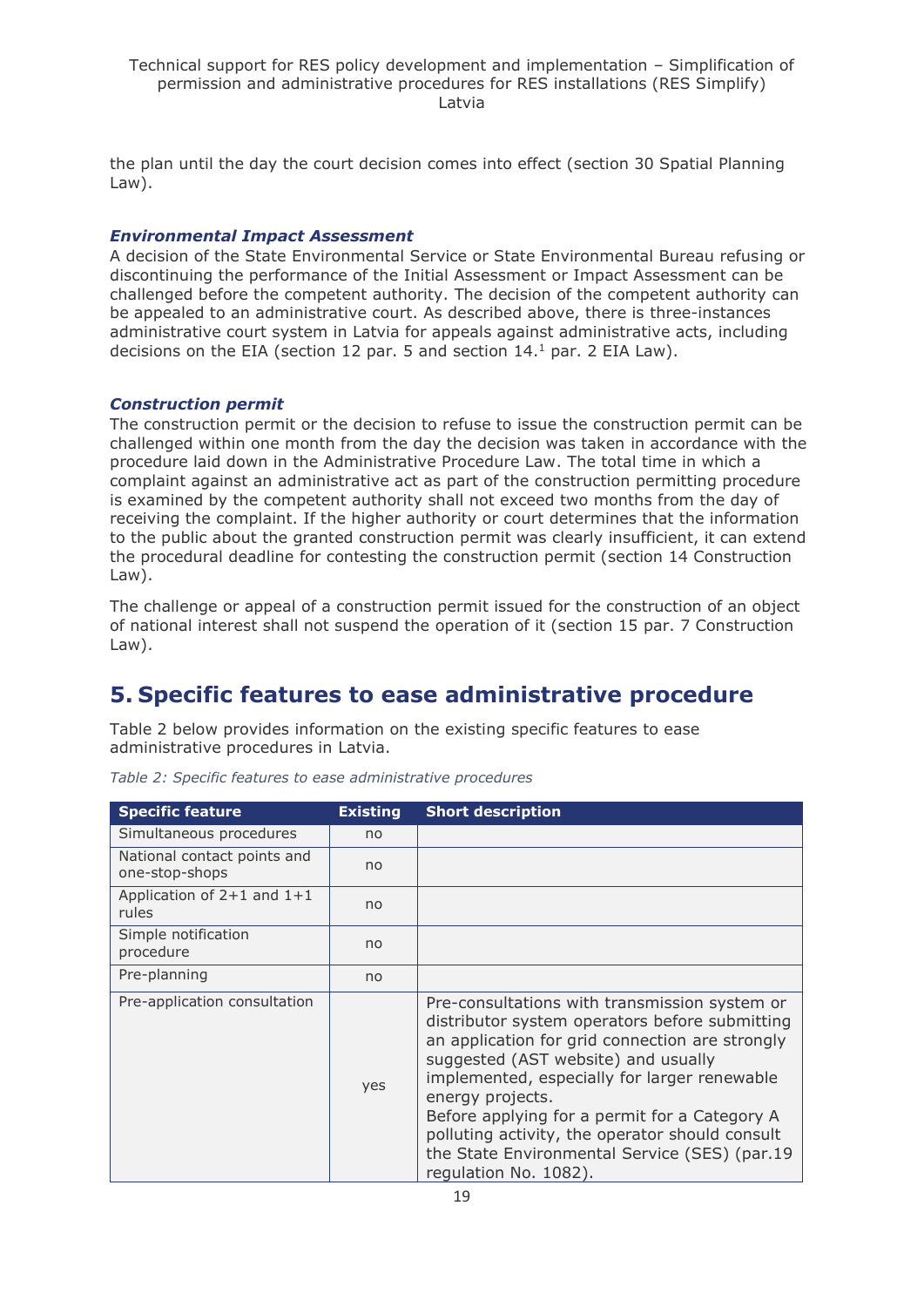| Project acceptance<br>measures                        | no |  |
|-------------------------------------------------------|----|--|
| Measures to streamline<br>litigation by third parties | no |  |
| Other                                                 | no |  |

## <span id="page-19-0"></span>**6. Indicators to measure the performance of the overall process**

Table 3 below provides information on the indicators to measure the performance of the overall administrative and grid connection process in Latvia.

*Table 3 Performance indicators to assess administrative and grid connection processes*

| <b>Performance indicator</b>                                                                           | <b>Description</b>                                                                                                                                                                                                                                                                                                                                                                                                                                                                                                            |
|--------------------------------------------------------------------------------------------------------|-------------------------------------------------------------------------------------------------------------------------------------------------------------------------------------------------------------------------------------------------------------------------------------------------------------------------------------------------------------------------------------------------------------------------------------------------------------------------------------------------------------------------------|
| Average response time by<br>the competent authorities<br>and TSO/DSO for grid<br>connection procedures | If the deadlines are not specified in the specific laws or Cabinet<br>regulations, then in most cases the Law on Submission can be<br>applied. The Law states that the authority has to reply no later than<br>within one month after receipt of the application/ request.<br>Authorities that keep statistical data on their response time or the<br>duration of the project review claim that this is strictly for their<br>internal use only, i.e., to evaluate their work and see where there<br>is room for improvement. |
| Process duration                                                                                       | According to the Latvian Wind Power Association, the average<br>process duration for onshore wind parks is around 3 years,<br>including 2 years for the environmental impact assessment, 1 year<br>for building and operation permits and 2 months for the grid<br>connection.                                                                                                                                                                                                                                                |
|                                                                                                        | Yet the last wind project started to be developed in 2012 and now<br>in 2020, after the municipality's refusal in 2019 to approve the<br>construction of the wind park on their territory, this dispute is in<br>court, so the process has already been going on for 8 years<br>(Galviņš, 2020).                                                                                                                                                                                                                              |
|                                                                                                        | For other technologies, the process duration depends on the<br>capacity and size of the project, and on which permits are required.<br>The most time-consuming process is the environmental impact<br>assessment, which usually takes 12-24 months.                                                                                                                                                                                                                                                                           |
| Project approval rates                                                                                 | N.A.                                                                                                                                                                                                                                                                                                                                                                                                                                                                                                                          |
| Costs of administrative<br>processes                                                                   | Usually, the applicant bears the cost of all initial assessment and<br>environmental impact assessments and public consultations. In<br>some cases, the applicant shall also pay fees for permits. The state<br>fee for the Initial Assessment is EUR 213.43. The project developer<br>also bears the cost of the Impact Assessment. For the preparation<br>of technical specifications (from SES) the established state fee is<br>EUR 50 (par. 30.1 Regulation No. 30).                                                      |
|                                                                                                        | For installations with a capacity of 1 MW or more, the applicant has<br>to pay a financial quarantee when submitting the application for<br>Electricity Production License, the amount of which depends on the<br>planned capacity:                                                                                                                                                                                                                                                                                           |
|                                                                                                        | EUR 178 for 1-1,99 MW;<br>EUR 267 for 2-2,99 MW;<br>EUR 356 for 3-3,99 MW; and                                                                                                                                                                                                                                                                                                                                                                                                                                                |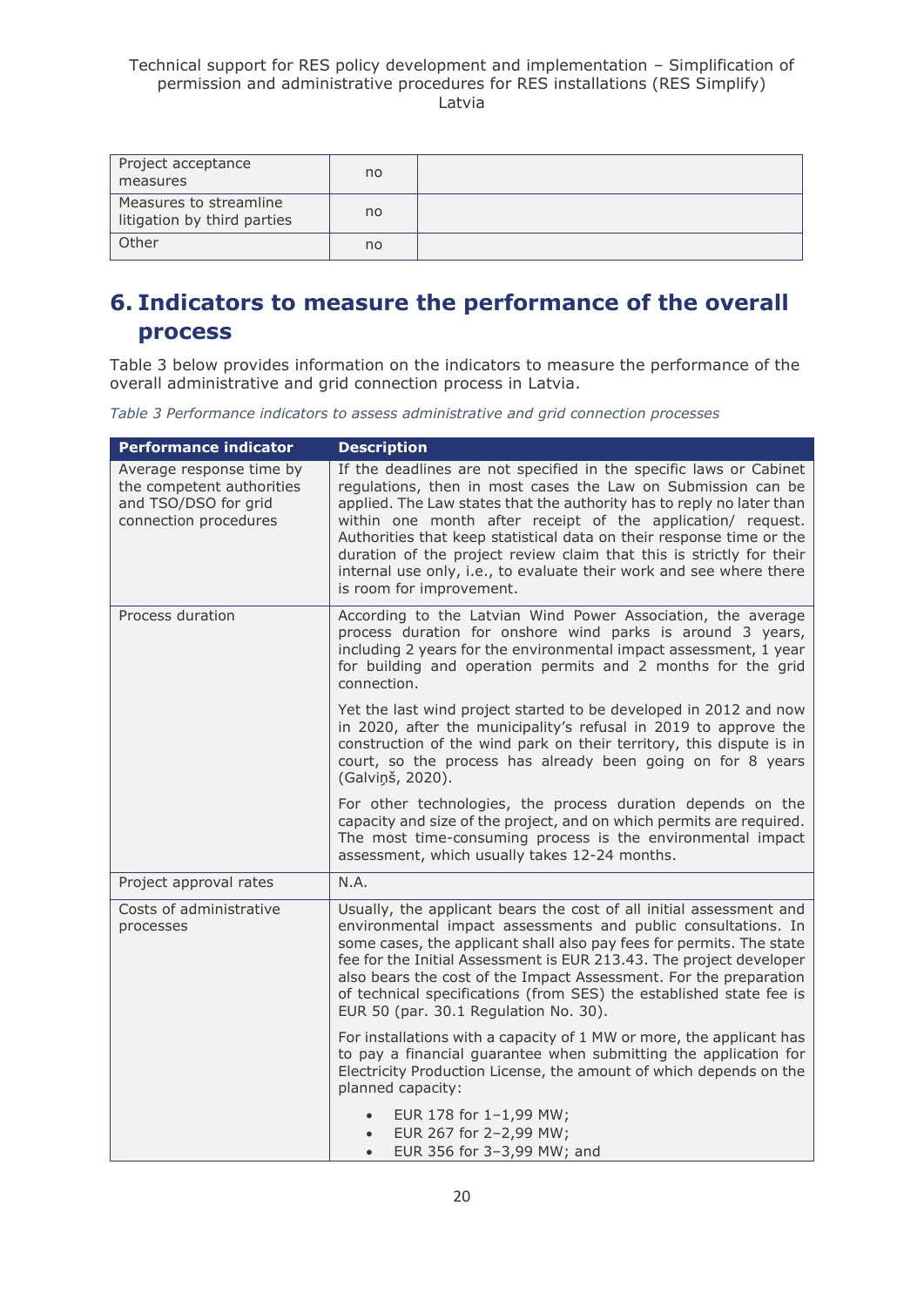|                                                 | EUR 50 for each MW which exceeds 3,99 MW.<br>$\bullet$                                                                                                                                                                                                                                                                                                                                                                                                                                                                                                                                                                                                                                                                                                                                                                                                                                                                                                                                                                                                                                                          |
|-------------------------------------------------|-----------------------------------------------------------------------------------------------------------------------------------------------------------------------------------------------------------------------------------------------------------------------------------------------------------------------------------------------------------------------------------------------------------------------------------------------------------------------------------------------------------------------------------------------------------------------------------------------------------------------------------------------------------------------------------------------------------------------------------------------------------------------------------------------------------------------------------------------------------------------------------------------------------------------------------------------------------------------------------------------------------------------------------------------------------------------------------------------------------------|
|                                                 | All expenses related to the construction of the system connection<br>are to be paid by the electricity producer (par. 12 Decision No.<br>1/6). Even when connecting a microgenerator, all connection work<br>and related cost are arranged and paid for by the owner of the<br>microgenerator. The owner of the microgenerator bears all costs,<br>even if new cables or other electrical equipment are necessary to<br>connect the system to the electricity grid.                                                                                                                                                                                                                                                                                                                                                                                                                                                                                                                                                                                                                                             |
|                                                 | For permits to perform polluting activities of Category A or B, the<br>applicant has to pay state fee according to the Regulation No. 666<br>(par.2 to 5):                                                                                                                                                                                                                                                                                                                                                                                                                                                                                                                                                                                                                                                                                                                                                                                                                                                                                                                                                      |
|                                                 | EUR 853.72 issuance of the permit for Category A;<br>$\bullet$<br>EUR 569.15 review of the permit for Category A;<br>$\bullet$<br>EUR 362.83 issuance of the permit for Category B;<br>$\bullet$<br>EUR 249.00 review of the permit for Category B.<br>$\bullet$                                                                                                                                                                                                                                                                                                                                                                                                                                                                                                                                                                                                                                                                                                                                                                                                                                                |
| Share of permits that are<br>legally challenged | N.A.                                                                                                                                                                                                                                                                                                                                                                                                                                                                                                                                                                                                                                                                                                                                                                                                                                                                                                                                                                                                                                                                                                            |
| Share of legal challenges<br>that are overruled | N.A.                                                                                                                                                                                                                                                                                                                                                                                                                                                                                                                                                                                                                                                                                                                                                                                                                                                                                                                                                                                                                                                                                                            |
| Stakeholder interests                           | Most permitting<br>processes, including spatial planning<br>and<br>environmental impact assessment, involve compulsory stakeholder<br>hearings that are embedded in the permitting process itself and<br>are described in relevant laws and Cabinet regulations (e.g.,<br>section 4 Spatial Development Planning Law; par.<br>$22 - 28$<br>Regulation No. 18).                                                                                                                                                                                                                                                                                                                                                                                                                                                                                                                                                                                                                                                                                                                                                  |
|                                                 | According to the building regulations, a public consultation on the<br>planned construction must be organized if the construction of an<br>object that could have significant impacts (noise, vibration,<br>pollution) is proposed next to residential or public buildings. The<br>procedure is described in the Regulation No. 671. The public<br>consultation cannot last less than 4 calendar weeks from the day<br>on which the decision to launch the public consultation is published<br>on the website of the Construction Board (par. Regulation No.<br>671). Public consultation is organized by the project developer but<br>supervised by the local building authority. The Construction Law<br>foresees that public consultation is not required if an environmental<br>impact assessment has been carried out for the planned activity or<br>if the area in which the structure is planned has a valid detailed<br>spatial plan (section 14 par. 5 Construction Law), as in this case<br>public consultation has already been held within the framework of<br>the environmental impact assessment. |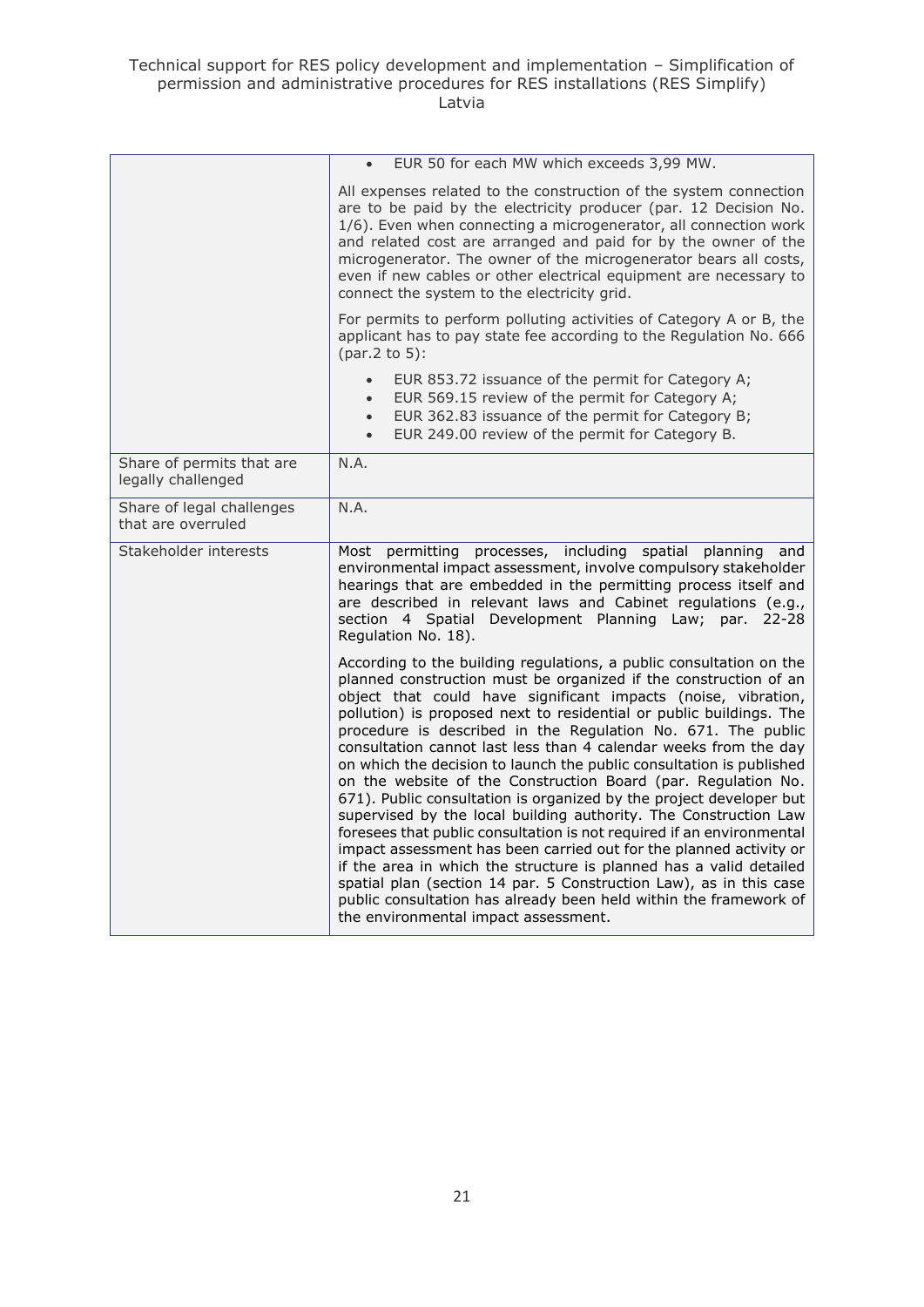### <span id="page-21-0"></span>**References**

- Āboliņš, A., 2019. Reinis Āboliņš article "Vēja enerģijas izmantošanas ietekmējošo faktoru analīze un iespējamie risinājumi" (Analysis of factors influencing wind energy use and possible solutions). NGO "Zaļā brīvība" 12.2019. Available at: [<https://www.zalabriviba.lv/wp](https://www.zalabriviba.lv/wp-content/uploads/Veja_izmantosanas_analize_skersli_iespejas.pdf)[content/uploads/Veja\\_izmantosanas\\_analize\\_skersli\\_iespejas.pdf>](https://www.zalabriviba.lv/wp-content/uploads/Veja_izmantosanas_analize_skersli_iespejas.pdf) [Accessed 29 November 2020].
- AST website: The website of the transmission system operator AS Augstsprieguma tīkls. Available at: <www.ast.ly> [Accessed 20 November 2020].
- ST website: The website of the distribution system operator AS Sadales tīkls. Available at: [<https://www.sadalestikls.lv>](https://www.sadalestikls.lv/) [Accessed 9 November 2020].
- EM website: The website of the Ministry of Economics. Available at: [<https://www.em.gov.lv/lv>](https://www.em.gov.lv/lv) [Accessed 29 November 2020].

#### **Interviews**

Galviņš, Gatis, 2020. SIA EOLUS (Tukuma, Dobeles wind park developer). Interviewed on 2 December 2020.

Kamenders, Artūrs, 2020. SIA TUV Nord Baltic. Interviewed on 11 November 2020.

Kamenders, Agris, 2020. Riga Technical University. Interviewed on 17 November 2020.

TSO representative, 2020. Phone interview. Interviewed on 19 November 2020.

PV stakeholder, 2020. Phone interview. Interviewed on 25 November 2020.

Local building authorities, 2020. Two phone interviews. Interviewed on 2 December 2020.

State Environmental Service representative, 2020. E-mail interview. Interviewed on 18 December 2020.

#### **Legislation**

- Administrative Procedure Law. Available at: <https://likumi.lv/ta/id/55567 administrativa-procesa-likums> [Accessed 20 December 2020].
- Electricity Market Law. Available at: <https://likumi.lv/ta/id/108834-elektroenergijastirgus-likums> [Accessed 20 December 2020].
- Energy Law. Available at: <https://likumi.lv/ta/id/49833-energetikas-likums > [Accessed 20 December 2020].
- Construction Law. Available at: <https://likumi.lv/ta/id/258572-buvniecibas-likums> [Accessed 20 December 2020].
- Law on Aviation. Available at: <https://likumi.lv/ta/id/57659-par-aviaciju> [Accessed 20 December 2020].
- Law on Environmental Impact Assessment. Available at: <https://likumi.lv/ta/id/51522 par-ietekmes-uz-vidi-novertejumu> [Accessed 20 December 2020].
- Law on Pollution. Available at: <https://likumi.lv/ta/id/6075-par-piesarnojumu> [Accessed 20 December 2020].
- Law on Prevention of squandering of the financial resources and property of a public person. Available at: < https://likumi.lv/ta/id/36190-publiskas-personas-finansulidzeklu-un-mantas-izskerdesanas-noversanas-likums> [Accessed 20 December 2020].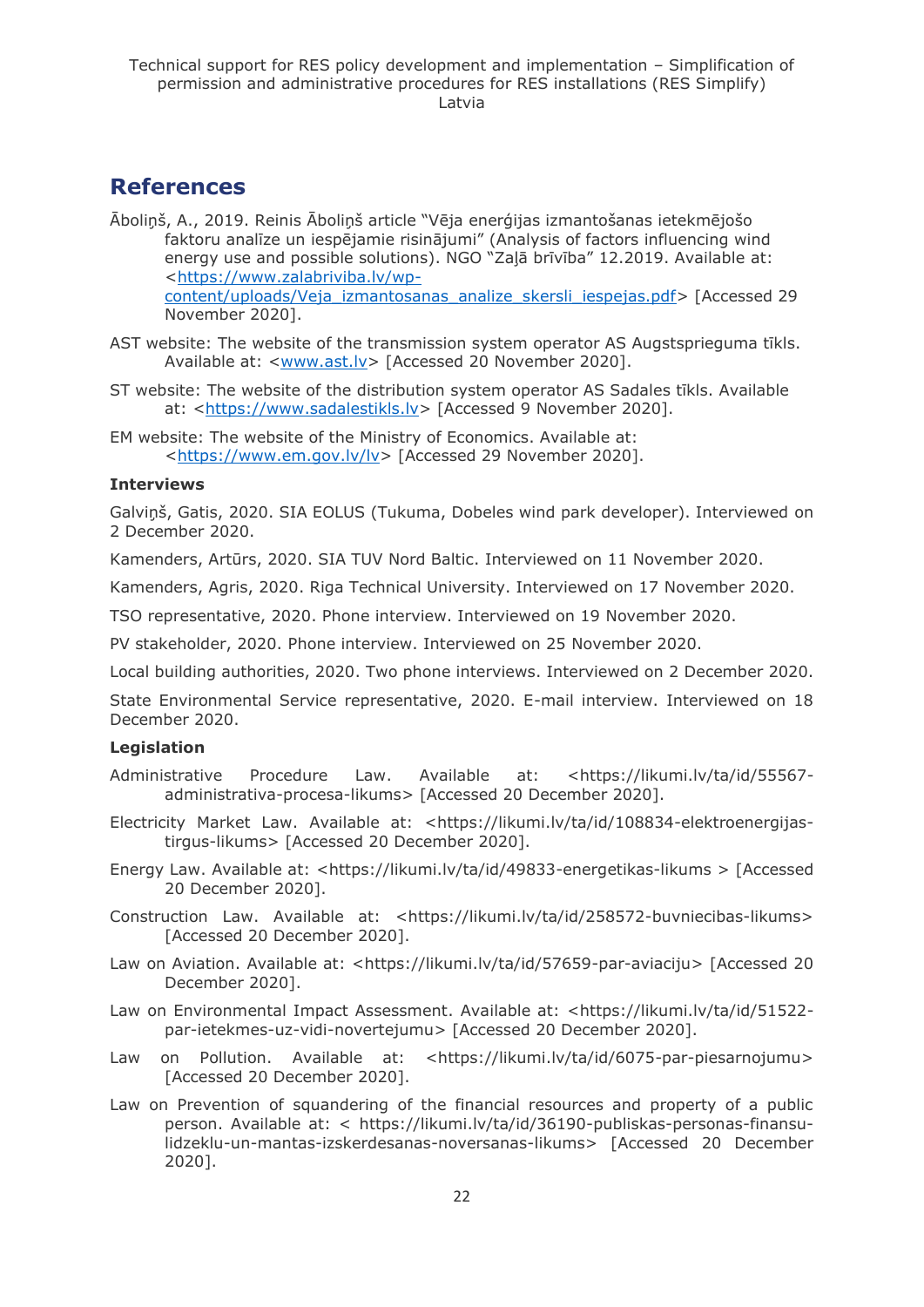- Law of Submission. Available at: < https://likumi.lv/ta/id/164501-iesniegumu-likums> [Accessed 20 December 2020].
- Spatial Development Planning Law. Available at: <https://likumi.lv/ta/id/238807 teritorijas-attistibas-planosanas-likums> [Accessed 20 December 2020].
- Zone Protection Law. Available at: < https://likumi.lv/ta/id/42348-aizsargjoslu-likums> [Accessed 20 December 2020].
- Latvian National Energy and Climate Plan 2021 2030. Available at: [<https://ec.europa.eu/energy/sites/ener/files/documents/lv\\_final\\_necp\\_main\\_en.](https://ec.europa.eu/energy/sites/ener/files/documents/lv_final_necp_main_en.pdf) [pdf>](https://ec.europa.eu/energy/sites/ener/files/documents/lv_final_necp_main_en.pdf) [Accessed 29 November 2020].
- Regulation (EU) 2016/679 of the European Parliament and of the Council of 27 April 2016 on the protection of natural persons with regard to the processing of personal data and on the free movement of such data, and repealing Directive 95/46/EC. Available at: [<https://eur-lex.europa.eu/eli/reg/2016/679/oj>](https://eur-lex.europa.eu/eli/reg/2016/679/oj) [Accessed 20 December 2020]
- Decision No. 1/3 of the Board of the Public Utilities Commission 'Regulations Regarding General Authorisation and Registration in the Energy Sector' (adopted on 7 March 2019). Available at: [<https://likumi.lv/ta/id/305449-visparejas-atlaujas-un](https://likumi.lv/ta/id/305449-visparejas-atlaujas-un-registracijas-noteikumi-energetikas-nozare)[registracijas-noteikumi-energetikas-nozare>](https://likumi.lv/ta/id/305449-visparejas-atlaujas-un-registracijas-noteikumi-energetikas-nozare) [Accessed 20 December 2020].
- Decision No. 1/4 of the Board of the Public Utilities Commission 'Network Code in the Electricity Sector' (adopted on 26 June, 2013). Available at: [<https://likumi.lv/ta/id/257943-tikla-kodekss-elektroenergijas-nozare>](https://likumi.lv/ta/id/257943-tikla-kodekss-elektroenergijas-nozare) [Accessed 20 December 2020].
- Decision No. 1/6 of the Board of the Public Utilities Commission 'Regulations Regarding System Connection for Electricity Producers' (adopted on 22 February 2012). Available at: <https://likumi.lv/ta/id/244670-sistemas-piesleguma-noteikumielektroenergijas-razotajiem> [Accessed 20 December 2020].
- Decision No. 1/7 of the Board of the Public Utilities 'Commission Regulations for a System Connection for Participants of an Electricity System' (adopted on 27 March 2018). Available at: <https://likumi.lv/ta/id/298067-sistemas-piesleguma-noteikumielektroenergijas-sistemas-dalibniekiem> [Accessed 20 December 2020].
- Cabinet Regulation No. 18 'Procedures for Assessing the Environmental Impact of the Proposed Activity and Accepting the Proposed Activity' (adopted on 13 January 2015). Available at: <https://likumi.lv/ta/id/271684-kartiba-kada-noverteparedzetas-darbibas-ietekmi-uz-vidi-un-akcepte-paredzeto-darbibu> [Accessed 20 December 2020].
- Cabinet Regulation No. 30 'Procedures by Which the State Environmental Service Shall Issue Technical Regulations for the Intended Activity' (adopted on 27 January 2015). Available at: <https://likumi.lv/ta/id/271841-kartiba-kada-valsts-videsdienests-izdod-tehniskos-noteikumus-paredzetajai-darbibai> [Accessed 20 December 2020].
- Cabinet Regulation No. 120 'Procedures for Requesting and Receiving a Permit from the Civil Aviation Agency for the Construction, Installation and Placement of Objects Potentially Dangerous to the Flight Safety of Aircraft and Carrying Out the Inventory of Objects Dangerous to the Flights of Aircraft' (adopted on 10 March 2015). Available at: <https://likumi.lv/ta/id/272774-kartiba-kada-pieprasa-unsanem-civilas-aviacijas-agenturas-atlauju-buvet-ierikot-un-izvietot-gaisa-kugulidojumu-drosumam> [Accessed 20 December 2020].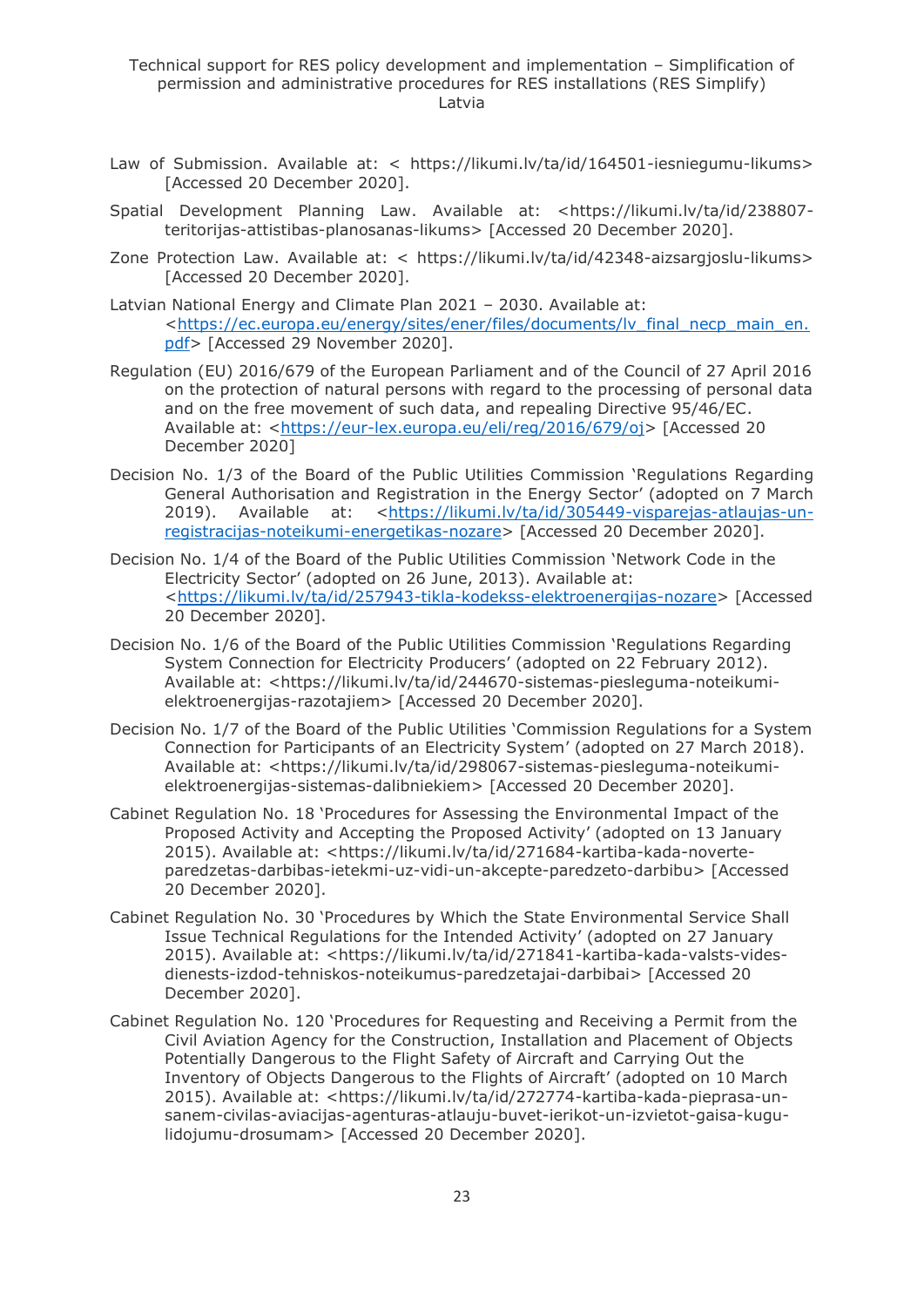Technical support for RES policy development and implementation – Simplification of permission and administrative procedures for RES installations (RES Simplify) Latvia

- Cabinet Regulation No. 204 'Procedures for the Determination of Equitable Compensation for Immovable Property to be Alienated for Public Needs' (adopted on 15 March 2011). Available at: <https://likumi.lv/ta/en/en/id/227699-procedures-for-thedetermination-of-equitable-compensation-for-immovable-property-to-bealienated-for-public-needs> [Accessed 20 December 2020].
- Cabinet Regulation No. 240 'General Regulations for the Planning, Use and Building of the Territory' (adopted on 30 April 2013). Available at: [<https://likumi.lv/ta/id/256866-visparigie-teritorijas-planosanas-izmantosanas](https://likumi.lv/ta/id/256866-visparigie-teritorijas-planosanas-izmantosanas-un-apbuves-noteikumi)[un-apbuves-noteikumi>](https://likumi.lv/ta/id/256866-visparigie-teritorijas-planosanas-izmantosanas-un-apbuves-noteikumi) [Accessed 20 December 2020].
- Cabinet Regulation No. 291 'Regulations on Agricultural Territories of National Importance' (adopted on 28 May 2013). Available at: <https://likumi.lv/ta/id/257136-noteikumi-par-nacionalas-nozimeslauksaimniecibas-teritorijam> [Accessed 20 December 2020].
- Cabinet Regulation No. 438 'Building Information System Regulations' (adopted on 28 July 2015). Available at: <https://likumi.lv/ta/id/275847-buvniecibasinformacijas-sistemas-noteikumi> [Accessed 20 December 2020].
- Cabinet Regulation No. 500 'General Construction Regulation' (adopted on 19 August 2014). Available at: <https://likumi.lv/ta/id/269069-visparigie-buvnoteikumi> [Accessed 20 December 2020].
- Cabinet Regulation No. 542 'Procedures for Requesting and Obtaining Permission from the Ministry of Defence to Build, Install and Deploy Certain Military Airfields and Military Aviation Landfill Operating Safety of Potentially Dangerous Objects and Performs the Accounting' (adopted on 29 September 2015). Available at: <https://likumi.lv/ta/id/276817-kartiba-kada-pieprasa-un-sanem-aizsardzibasministrijas-atlauju-buvet-ierikot-un-izvietot-konkretu-militaro-lidlauku> [Accessed 20 December 2020].
- Cabinet Regulation No. 559 'Regulations Regarding Permits for Increasing Electricity Production Capacities or the Introduction of New Production Equipment' (adopted on 2 September 2020). Available at: <https://likumi.lv/ta/id/317214-noteikumipar-atlaujam-elektroenergijas-razosanas-jaudu-palielinasanai-vai-jaunurazosanas-iekartu-ieviesanai> [Accessed 20 December 2020].
- Cabinet Regulation No. 603 'Procedures for Paying and Calculating Compensation for Restriction of Land Use Rights Necessary for the Installation or Reconstruction of an Energy Facility' (adopted on 25 July 2006). Available at: <https://likumi.lv/ta/id/140687-kartiba-kada-aprekinama-un-izmaksajamaatlidziba-par-energoapgades-objekta-ierikosanai-vai-rekonstrukcijainepieciesama-zemes-i...> [Accessed 20 December 2020].
- Cabinet Regulation No. 666 'Regulations on the State Fee for Issuing a Permit for Category A or B Polluting Activity, Review of Permit Conditions, as well as Procedure for Paying the State Fee and Incentives' (adopted on 30 August 2011). Available at: [<https://likumi.lv/ta/id/235210-noteikumi-par-valsts-nodevu-par-atlaujas](https://likumi.lv/ta/id/235210-noteikumi-par-valsts-nodevu-par-atlaujas-izsniegsanu-a-vai-b-kategorijas-piesarnojosai-darbibai-atlaujas-nosacijumu-parskatisanu)[izsniegsanu-a-vai-b-kategorijas-piesarnojosai-darbibai-atlaujas-nosacijumu](https://likumi.lv/ta/id/235210-noteikumi-par-valsts-nodevu-par-atlaujas-izsniegsanu-a-vai-b-kategorijas-piesarnojosai-darbibai-atlaujas-nosacijumu-parskatisanu)[parskatisanu>](https://likumi.lv/ta/id/235210-noteikumi-par-valsts-nodevu-par-atlaujas-izsniegsanu-a-vai-b-kategorijas-piesarnojosai-darbibai-atlaujas-nosacijumu-parskatisanu) [Accessed 20 December 2020].
- Cabinet Regulation No. 689 'Regulations Regarding the State fee for the Initial Assessment of the Impact of the Intended Activity on the Environment' (adopted on 9 October 2007). Available at: <https://likumi.lv/ta/id/164592-noteikumi-par-valsts-nodevupar-paredzetas-darbibas-ietekmes-uz-vidi-sakotnejo-izvertejumu> [Accessed 20 December 2020].